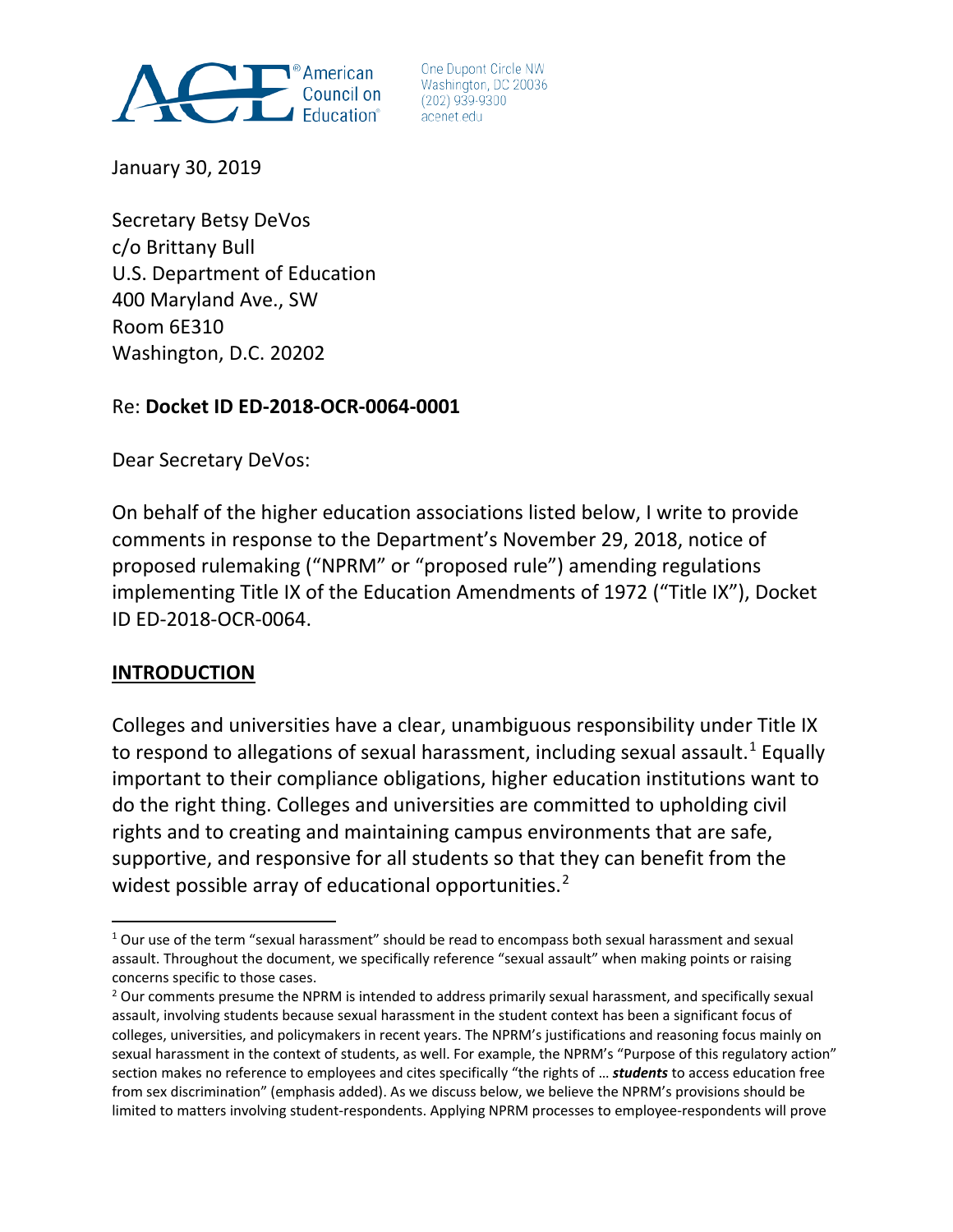In recent years, institutions have continued to make important strides in addressing sexual assault on campus, and they have invested significant resources in their commitment to this goal. Expanded and innovative sexual assault awareness and prevention programming is one important example. Educational courses and training are the most critical component of prevention, ideally starting during the K-12 years and continuing in college, with consent and bystander intervention education being core elements of such initiatives.<sup>[3](#page-1-0)</sup> Improved disciplinary processes and enhanced training for campus staff and community members are other examples of ways that institutions are addressing this issue.

Unfortunately, by their very nature, sexual assault cases can be extremely difficult to resolve. They often involve differing accounts about what happened; few, if any, witnesses; little or no physical evidence; conduct and recollections impaired by alcohol use; and, perhaps, a significant time lapse between the event and the filing of a report. For these and other reasons, law enforcement authorities can and often do decline to pursue these cases through the criminal justice system. Title IX, as well as campus disciplinary codes, requires institutions to act. This means that federal regulations that set forth a framework for institutions and all affected parties are critically important.

The overarching goal of our comments is to (1) note where we believe the proposed rule would help institutions better support survivors,<sup>[4](#page-1-1)</sup> have processes that are fair and equitable to both parties, and understand the responsibilities Title IX imposes on institutions; and (2) identify and describe where changes are needed to help achieve these objectives. Our comments align with what we have said since the Obama administration issued its Dear Colleague Letter in 2011 and are consistent with the goals of the NPRM.

Most importantly, we ask that the final rule reflect this fundamental premise: Colleges and universities are educational institutions, not arms of or alternatives

unworkable and be at odds with employer obligations under Title VII of the Civil Rights Act of 1964, state laws, and sound human resource policies.

<span id="page-1-0"></span><sup>&</sup>lt;sup>3</sup> We urge the Department to dedicate resources to helping support institutions with these preventative and educational efforts as a way to make significant progress on these issues in the long term.

<span id="page-1-1"></span><sup>4</sup> Our use of the terms "survivor" (rather than "victim" or "accuser") and "accused" is not intended to suggest any particular characterization of the veracity of claims brought by those who report allegations of sexual misconduct. Where appropriate, we also use the terms "complainant" and "respondent."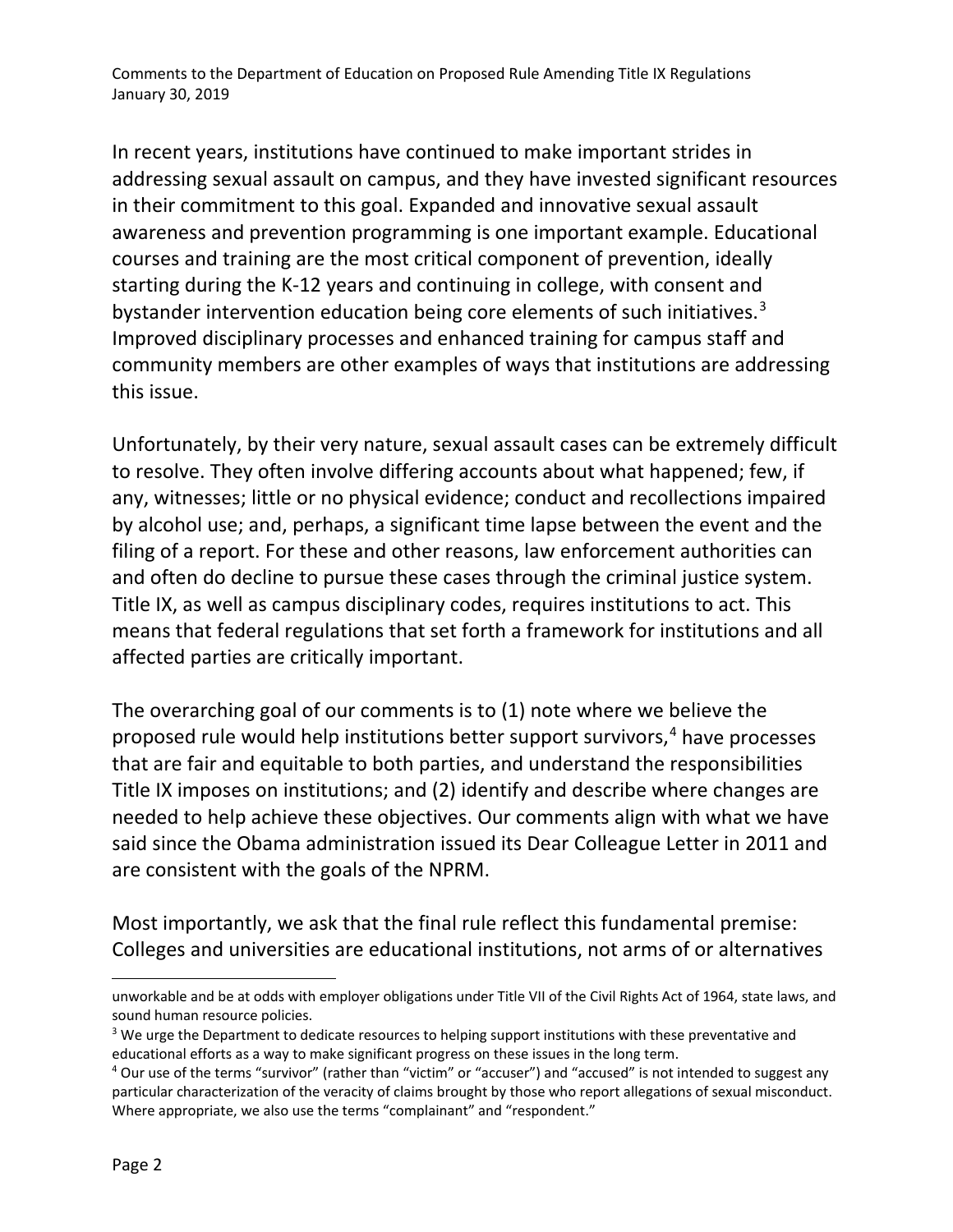to the criminal justice system. They should not be expected to mimic civil court systems with trial-like forums that enable one person to seek a quasi-judicial judgment against another individual. Attempts to graft formal legal procedures onto internal college and university disciplinary systems conflict with a longstanding body of case law that distinguishes college disciplinary processes from judicial systems.

Federal courts have repeatedly questioned the assumption that colleges should act as judicial bodies. As the court observed in *Gomes v. University of Maine System,* "A university is not a court of law, and it is neither practical nor desirable it be one."[5](#page-2-0)

The presumption underlying the NPRM that every institution can and should provide a court-like forum for one individual to press a case against another one also is problematic and antithetical to the educational environment. Campus disciplinary hearings are a means of institutionally reviewing the conduct of a student in light of institutional expectations, and taking appropriate action within the context of the educational setting. It is not the duty of a victimized student or that student's attorney to prove that a fellow student violated campus rules, or even to prove any part of the issues in controversy, including credibility. It is the institution's responsibility. The Department should respect and preserve the ability of colleges and universities to sensibly review and discipline conduct by their students.<sup>[6](#page-2-1)</sup>

There is no easy or quick solution to the very serious problem of sexual harassment, on campuses or elsewhere in our society. Colleges and universities

<span id="page-2-0"></span><sup>5</sup> 365 F.Supp.2d 6, 16 (D. Me. 2005). *See also*, *Schaer v. Brandeis Univ.*, 735 N.E.2nd 373 (Mass. 2000)(in private college disciplinary hearing for sexual assault, "[a] university is not required to adhere to the standards of due process guaranteed to criminal defendants or to abide by rules of evidence adopted by courts"); *Fellheimer v. Middlebury College*, 869 F.Supp. 238, 243 (D. Vt. 1994) (rejecting plaintiff's claim that "the College promised to provide students with procedural protections equivalent to those required under Federal and State constitutions" and noting that "[s]ince the College lacks full judicial authority, such as the power to subpoena or place witnesses under oath, a student's due process rights cannot be coextensive with or identical to the rights afforded in a civil or criminal legal proceeding.").

<span id="page-2-1"></span> $6$  Certainly, the Department should expect that all campus community members have a clearly identified and accessible means of filing a grievance against an institution when someone perceives that any aspect of the institution's response to a sexual harassment allegation, including its disciplinary process, negatively impacts one's Title IX rights. However, these Title IX grievance procedures should not be confused with, or supplant, campus disciplinary processes. By using the term "grievance" to describe a required student versus student court-like hearing, the NPRM perpetuates that confusion.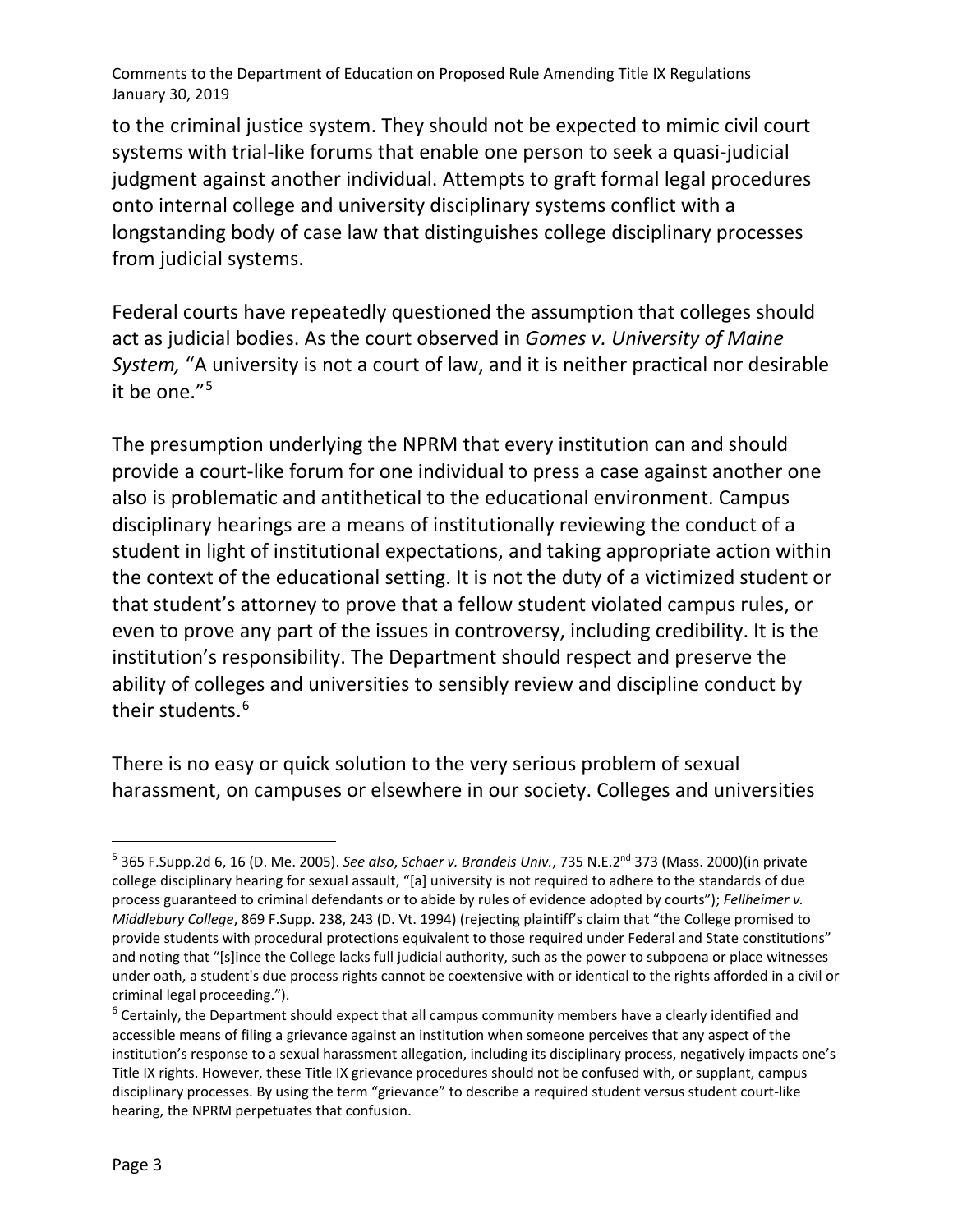share the Department's goal of having campus disciplinary processes that are clearly understood, based on objective evaluation of relevant facts, consistently applied, and fair to both parties. We hope these regulations will clarify federal expectations of institutions regarding their Title IX responsibilities. However, meaningful and effective federal policies require that institutions maintain the ability to handle sexual harassment cases carefully, effectively, compassionately, and equitably in the context in which these cases arise, and using reasoned judgment. The fair and equitable resolution of sexual harassment cases is rarely accomplished through a one-size-fits-all, factory-like process. Institutions require and should be granted the flexibility to treat different cases differently, adjusting their approaches as needed to address the distinct circumstances of individual cases, so long as principles of accuracy, equity, and fairness are upheld.

The government should recognize when schools are acting in good faith to comply with Title IX. The Department of Education and higher education institutions must continue to work together on preventing campus sexual harassment, including sexual assault. And institutions seek a clear regulatory framework that sets out their responsibilities under Title IX and allows them to fairly, effectively, and compassionately investigate and resolve allegations of sexual harassment on their campuses. When institutions fail to live up to their obligations under Title IX, and clearly err, they should be held accountable. But when institutions act in good faith, after a careful and deliberative process, they should not be second-guessed by the Department.

In some ways, we believe that these proposed regulations will help institutions more effectively address sexual harassment. In other important respects, they are a step in the wrong direction. There are also several areas in the proposed regulations where the Department's intention is confusing or internally inconsistent and clarification is essential before the regulations are finalized.

The three sections below detail where we believe the proposed rules are helpful, where we have major concerns, and where clarification is necessary.

Federal policy initiatives, especially under Title IX, have an important impact on campuses. But Title IX is not the only source of law, guidance, and philosophy driving the efforts by higher education institutions: A wide array of other federal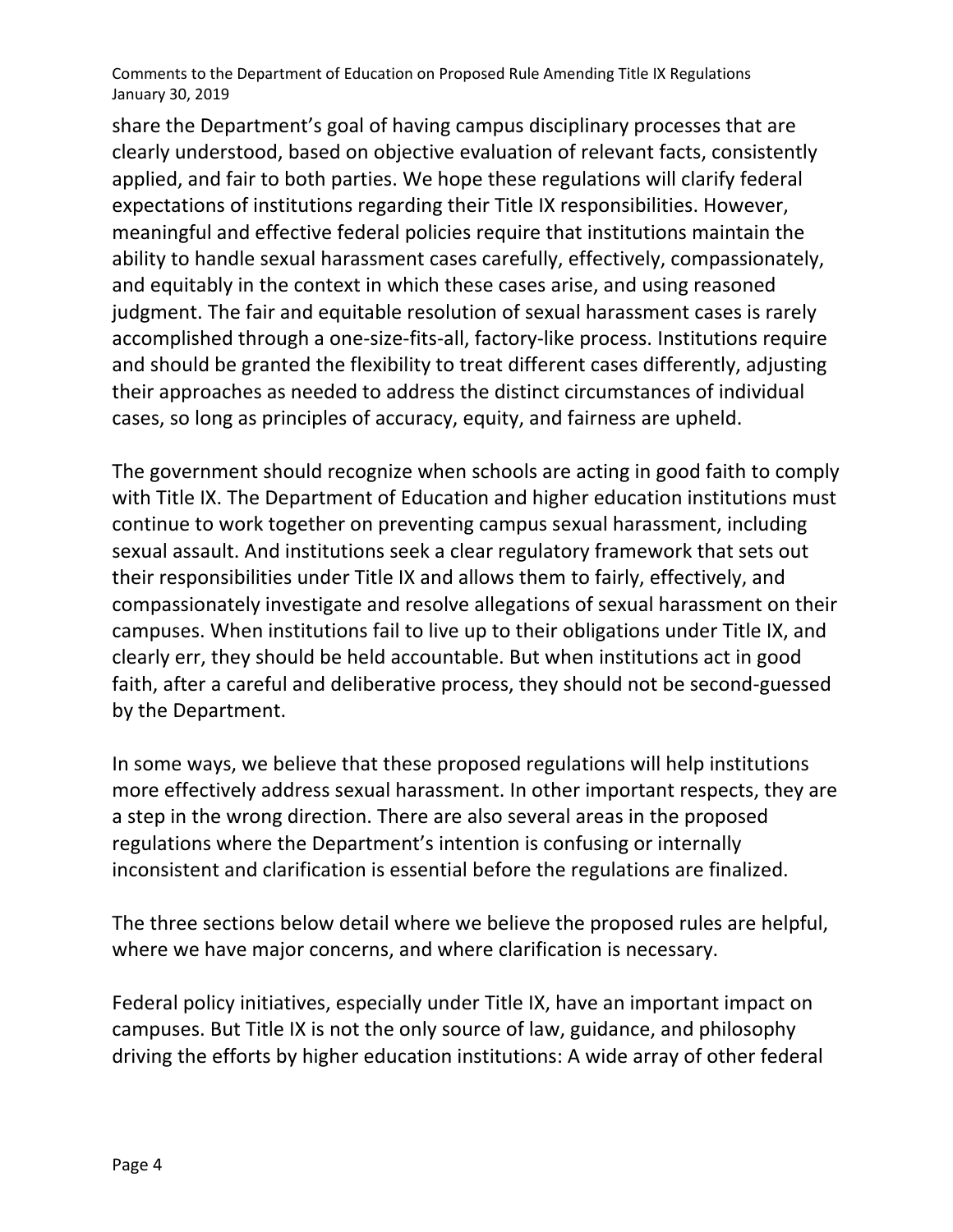and state<sup>[7](#page-4-0)</sup> laws, judicial precedent, policies and commitments, and institutional values shape the nature and extent of our responses. Federal policy needs to give institutions enough flexibility to ensure that all legal and other obligations—no matter their source—are properly addressed when resolving sexual harassment allegations.

# **Provisions of the NPRM That Will Help Institutions Address Sexual Harassment**

Several provisions in the NPRM would advance college and university efforts to support the survivor, enhance fairness for both parties, and clarify federal expectations of institutions. Some of these provisions would accomplish more than one of these goals.

- 1. The NPRM would provide survivors more flexibility to determine how they wish to proceed—for example, through formal Title IX grievance procedures, supportive measures, or informal resolution, including mediation. The proposed rule clarifies that supportive measures can be provided even if the survivor decides not to file a formal Title IX complaint. While many, if not most, institutions are already providing support under these circumstances, the clarification is welcome and helpful. The NPRM also makes clear that mediation as well as other forms of alternative resolution, which were prohibited in certain circumstances under prior guidance, may be used, provided both parties make an informed and voluntary decision to pursue these options, and doing so is appropriate for the particular case at hand.
- 2. The NPRM also clarifies that an institution may immediately remove a respondent from campus if it determines an immediate threat to health or safety exists. It is critical that institutions have the ability to take immediate action when individuals pose a serious risk to members of the campus

<span id="page-4-0"></span> $<sup>7</sup>$  In several places, our comments raise concerns about the proposed rule's interaction with existing state laws</sup> addressing sexual harassment and assault, and the potential for confusion or conflicts between these differing legal obligations. Similar concerns may also be present in the case of tribal laws on sexual harassment and assault occurring on tribal lands. When crafting a final rule, we urge the Department to pay careful attention to the unique and important legal issues and obligations affecting tribal colleges and the application of tribal criminal and civil laws.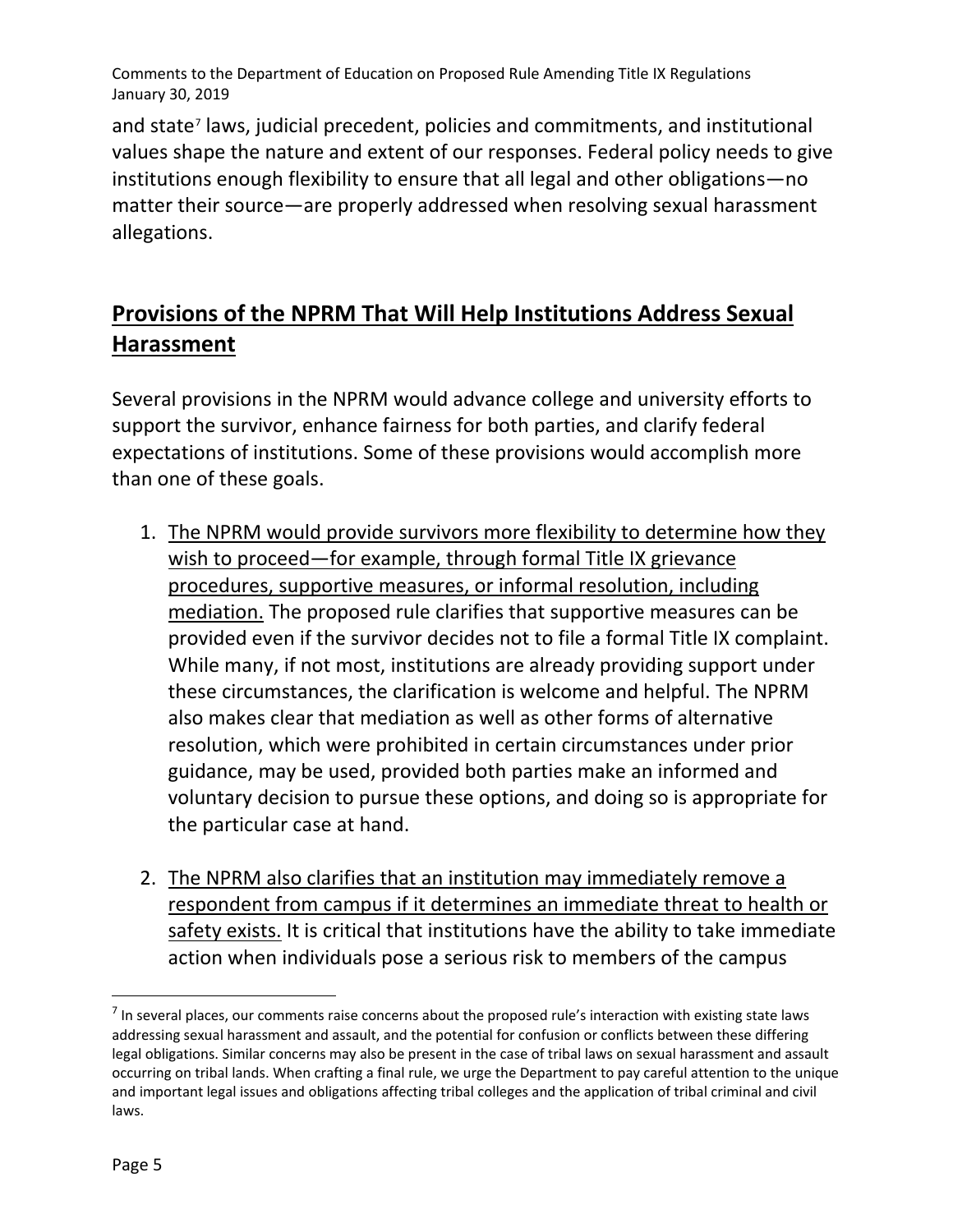community. Institutional obligations in this regard go well beyond the requirements of Title IX.

3. The proposed regulations eliminate the arbitrary and inflexible "60-day rule" from prior guidance and replace it with a requirement that institutions complete the grievance process within "a reasonably prompt timeframe." Institutions should resolve Title IX allegations promptly, but not at the expense of a thorough and equitable process. Evidence that could be determinative should not be excluded from consideration simply because it became available outside an arbitrary timeframe. In addition, eliminating the "60-day" rule will provide institutions additional flexibility to work more cooperatively with law enforcement agencies that may be conducting a parallel criminal investigation.

We strongly support the removal of the "60-day" rule, but caution that the highly detailed and legalistic requirements envisioned by the NPRM, as detailed elsewhere in these comments, may undermine the desire for a prompt resolution. Just as we should not favor speed over a complete and thorough determination, neither should we create a process-heavy system that prevents cases from being resolved in a reasonable amount of time. In short, we are concerned that the procedures set forth in the NPRM may unreasonably delay the resolution of these cases.

- 4. The NPRM requires an objective evaluation of evidence. This underscores what should always be clear: there can be no "thumb on the scale" in favor of one party or the other. We support language in the NPRM that presumptions about credibility may not be based on one's status as a complainant, respondent, or witness.
- 5. The proposed rule also requires institutions to provide both parties with reasonable time to prepare for any interview or disciplinary hearing. Most institutions already do this as a matter of course, but it is important to have the point clarified. Providing a reasonable amount of time to prepare in advance of an interview or hearing is critical to ensuring a fair process for both parties. No respondent facing a disciplinary hearing that could have serious consequences should be subjected to a hasty investigation or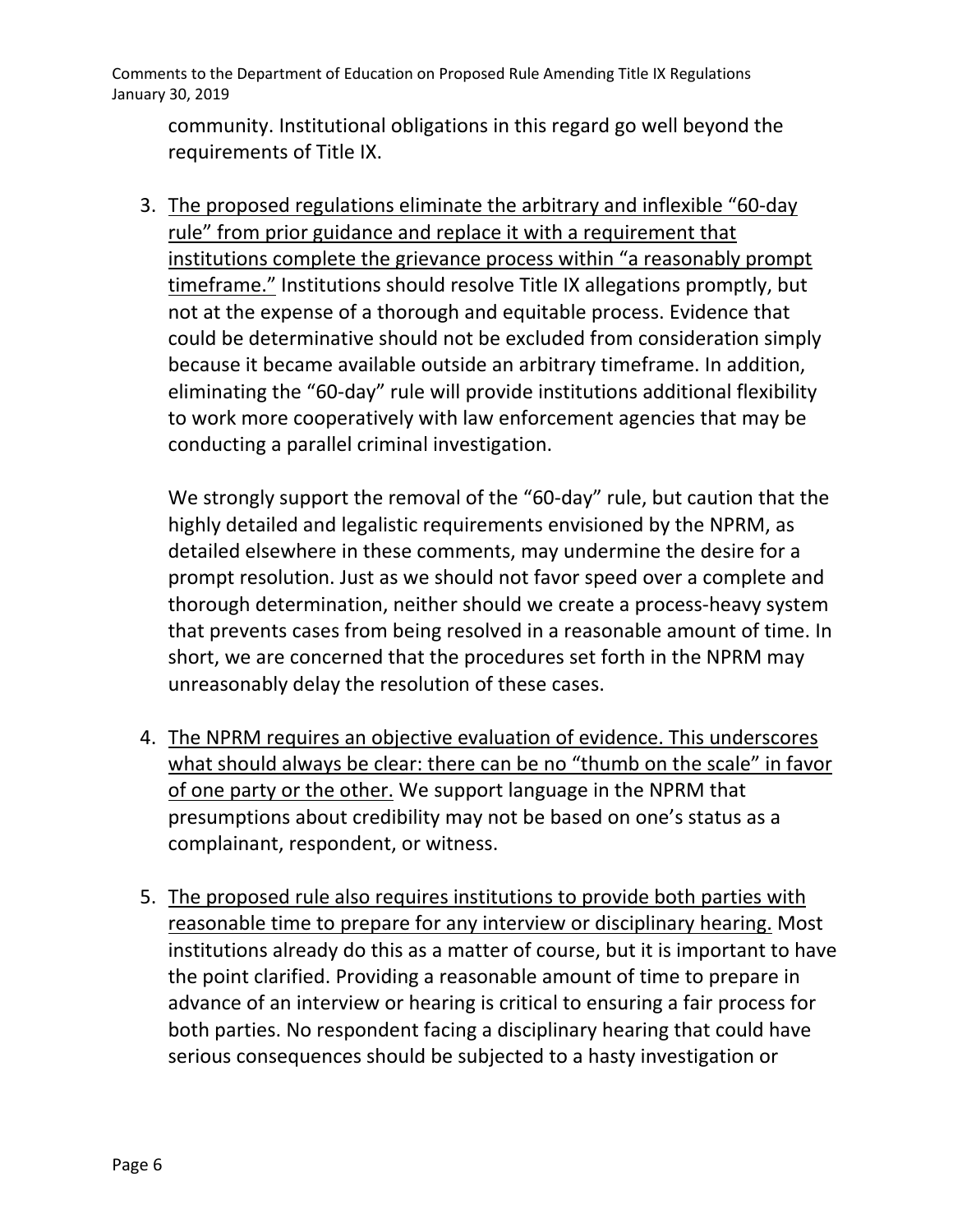resolution, and complainants also should be afforded sufficient time to prepare themselves for important steps in the process.

- 6. The NPRM explicitly allows for an appeal of a decision by either party, if appeals are permitted. Such a provision is consistent with Clery Act regulations on the same topic. An opportunity to appeal should be provided to both complainants and respondents and we appreciate the Department's decision to leave institutions the flexibility to determine whether appeals will be offered.
- 7. The "actual knowledge" language makes clear the circumstances under which Title IX requires institutions to take action. We believe this is helpful. Clarity about when an institution is required to act by Title IX is important. However, institutions will also continue to act upon sexual harassment outside of or beyond the regulation's specific requirements. The regulations should be equally clear that they do not prohibit or inhibit such institutional response.
- 8. Finally, understanding what the Department will consider to be sexual harassment for purposes of Title IX is helpful. Recognizing that many institutions consider, define, and discipline sexual harassment more broadly, our acceptance of the Department including a definition in the proposed rule is predicated on a final rule that assures institutions have clear and unambiguous authority to address sexual harassment that violates their own codes of conduct even if it falls outside the Title IX regulatory definition.

## **Provisions of the NPRM That Undermine Institutions' Efforts to Address Sexual Harassment**

The proposed rule contains a number of provisions that raise serious concerns because they would undermine our ability to address sexual harassment on campus and to ensure prompt, equitable, and fundamentally fair resolutions of such allegations.

We focus in this section on the issues of greatest concern to our members. We also ask the Department to carefully consider the comments submitted by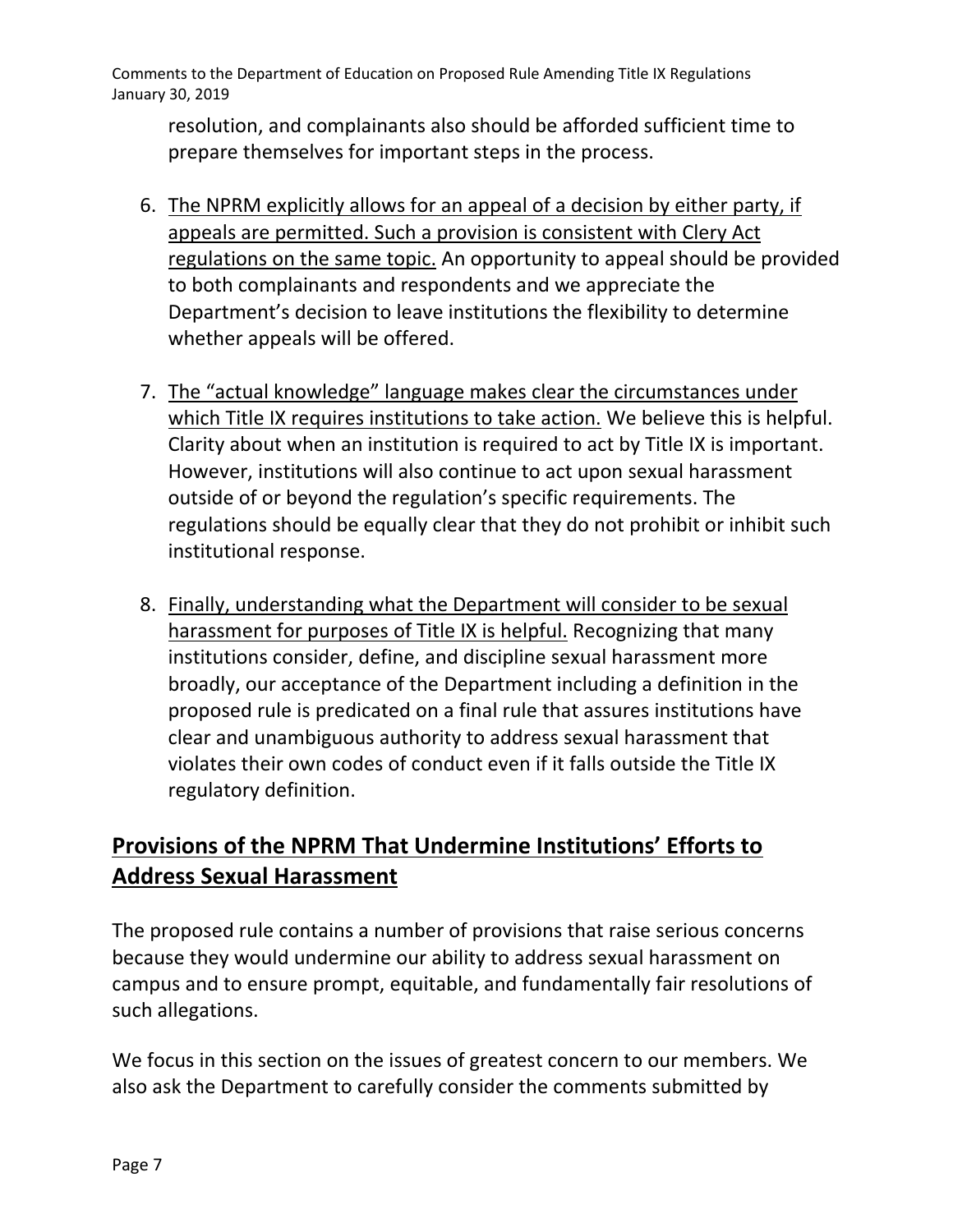individual colleges and universities and higher education associations, which will provide valuable perspectives on these and other issues not addressed in our letter.

A number of our specific concerns, such as the requirement for a live hearing with cross-examination or the mandate giving both parties the absolute right to inspect "all evidence . . . directly related" to the allegations, vividly illustrate our overarching concern that the NPRM imposes highly legalistic, court-like processes that conflict with the fundamental educational missions of our institutions.

We repeat: Colleges and universities are not law enforcement agencies or courts. Unfortunately, the NPRM consistently relies on formal legal procedures and concepts, and imports courtroom terminology and procedures, to impose an approach that all schools—large and small, public and private—must follow, even if these procedures, concepts, and terms are wildly inappropriate and infeasible in an educational setting. The proposed rule assumes that institutions are a reasonable substitute for our criminal and civil legal system. They are not. As the Department considers our specific concerns about the NPRM discussed below, we urge it to correct this overarching and fundamentally flawed premise.

A legalistic, prescriptive "one-size-fits-all" judicial-like process will not work well on a college campus. Moreover, the imposition of such legalistic standards in the Title IX context is certain to have unintended and negative consequences for other campus disciplinary proceedings. Students may ask, quite reasonably, why a race discrimination case is not subject to the same court-like disciplinary procedures as a Title IX sexual harassment case. Or why a sexual assault involving two students that occurred in privately owned, off-campus housing is subject to a different set of procedures than a sexual assault that occurred in an on-campus residence hall.

Imposing a legalistic process will increase significantly the amount of time that will be required to conduct a Title IX investigation and make a determination of responsibility. Based on the process outlined by the NPRM, resolutions of sexual harassment and particularly campus sexual assault could easily take months and carry over from one semester or academic year to the next, leaving uncertainty and wariness for the parties and perhaps for the campus community. Indeed, because most college students are in two- or four-year programs, a significant number of parties or witnesses may graduate or leave before the investigation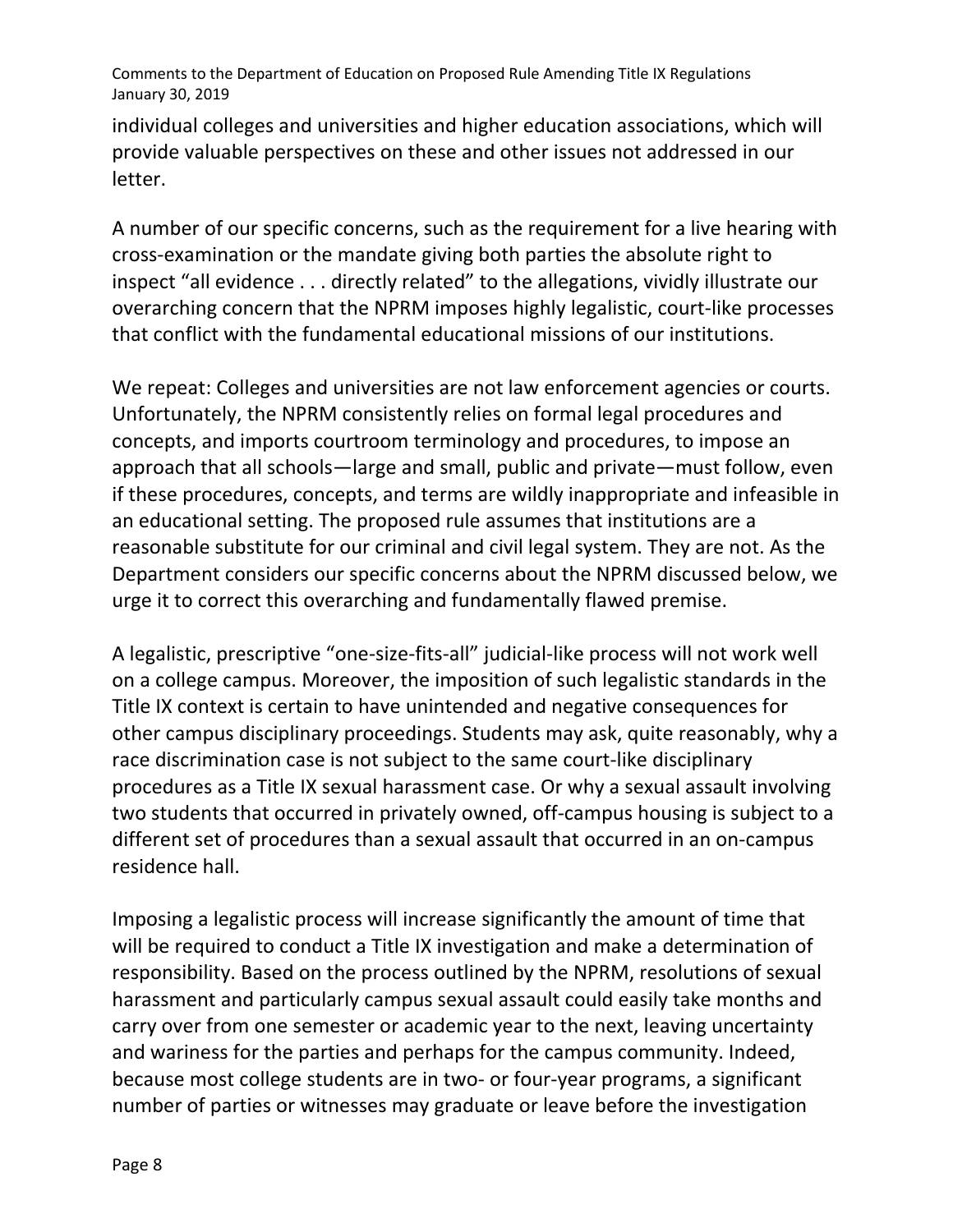and determination are complete, denying the parties the benefit of a fair and timely resolution of the complaint and in some cases leaving behind the ills that Title IX is meant to resolve. In short, while we oppose arbitrary 60-day deadlines, unreasonably protracted processes in response to a sexual assault allegation are in no one's interest.<sup>[8](#page-8-0)</sup>

As an alternative to the highly prescriptive process set forth in the NPRM, we encourage the Department to consider adopting a more flexible framework within which institutions could develop policies and procedures that are adapted to the specific needs of their campus communities. For example, the Department's regulations that address student disciplinary proceedings in cases of sexual assault and certain other offenses under the Clery Act require proceedings that are "prompt, fair and impartial" and establish certain procedural safeguards related to notice, timeframe, and conduct of proceedings. (*See* 34 CFR 668.46(k).) We believe adopting the Clery Act framework or another similar set of expectations for Title IX complaints would provide appropriate flexibility to institutions while making clear to institutions and students alike that the Department takes seriously its obligations to enforce civil rights protections on campus.

1. The NPRM inappropriately legalizes campus disciplinary proceedings on sexual harassment by requiring a "live hearing" with direct crossexamination by the parties' advisors**.** 

The strongest example of how the NPRM legalizes campus disciplinary hearings on sexual harassment is the requirement for a "live hearing" with direct cross-examination by the parties' advisors. Such an approach–which will subject students to highly contentious, hostile, emotionally draining direct cross-examination–has obvious drawbacks.

Under the NPRM, when a student lacks an advisor, the institution must provide one who is "aligned" with that party. If one student hires an

<span id="page-8-0"></span><sup>&</sup>lt;sup>8</sup> Given the timeframes specified in the NPRM of at least 10 days for the parties' response to "directly related" evidence "obtained as part of the investigation," then at least another 10 days for an investigative report to be provided to the parties pre-hearing for their review and response, and the NPRM's detailed requirements for a written determination at the conclusion of a live hearing, the Department is virtually assuring that institutions will take longer to resolve these matters than had been the case previously. Applying the NPRM process requirements, no resolution will be likely until at least 30 additional days after the completion of any investigation.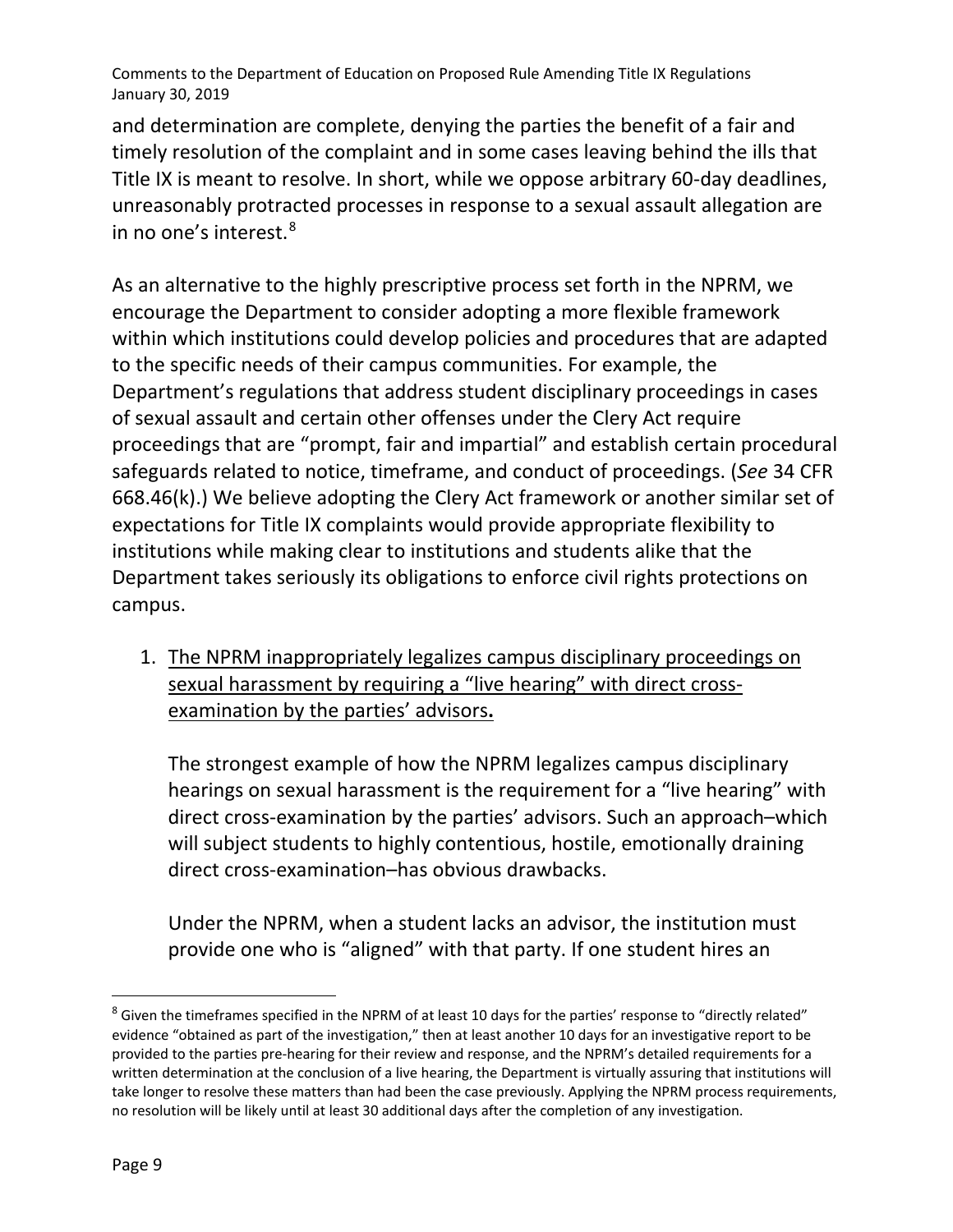aggressive litigator for this purpose, schools will be under great pressure to ensure that the other individual's "advisor" is comparable in experience and training. Rather than campus officials advising students in a disciplinary proceeding, a courtroom-like "trial" atmosphere will develop, with both students represented by counsel, potentially provided at the institution's expense, who appear before campus decision makers, who are not likely to be attorneys. As a result, an institution's in-house or outside counsel will also have to become immersed in the matter, and likely be present at the "trial" to provide advice on behalf of the institution to ensure that all required processes are properly followed.

We foresee the rapid emergence and expansion of a cottage industry of advisors who will bring an adversarial, legal orientation to campus disciplinary hearings. Because the NPRM requires the exclusion of any statement by a party or witness who declines to answer questions,  $9$  we expect extraordinarily aggressive posturing and questioning by attorneys or other advisors (including emotionally invested parents) in an attempt to intimidate the survivor, the accused, or witnesses. This dynamic increases the risk that cross-examination will re-traumatize those survivors who are willing to pursue a formal complaint and may actually discourage some survivors from reporting these incidents in the first place. It would also likely cause witnesses–regardless of whether their testimony might be interpreted as supporting the complainant or the respondent–to refuse to participate in the hearing.

In addition, the NPRM expects campus officials overseeing disciplinary hearings to assume the role of a skilled trial judge and to make nuanced decisions about what questions are permitted during cross-examination and what evidence will be admitted. It also requires decision makers to provide an on-the-spot explanation for any decision to exclude a question or evidence–something not even judges are required to do in a court of law. To hold college administrators in student conduct proceedings to a standard that is higher than that required of judges in courts of law is nonsensical. College officials who conduct campus disciplinary hearings are

<span id="page-9-0"></span><sup>9</sup> Obviously, colleges and universities do not have the power to force or "subpoena" witnesses to participate in their hearings. We cannot think of another example of a decision-making process in which information cannot be considered unless the source of it submits to live cross-examination, yet the decision maker has no practical ability to require that person to participate in the process.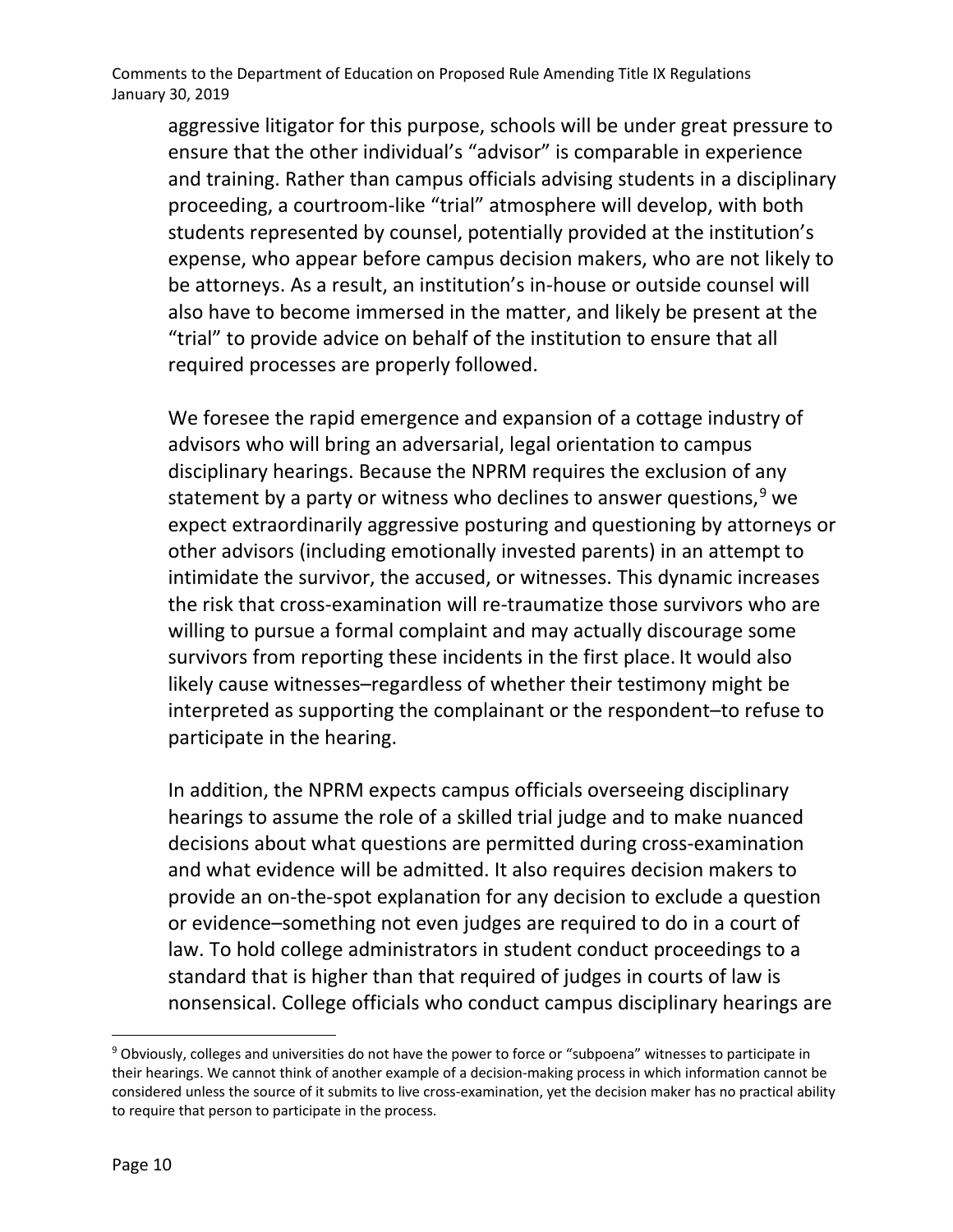unlikely to have, and should not be expected to have, a legal or judicial background that would enable them to make evidentiary determinations such as whether the questions comply with the complex requirements of rape shield laws outlined in the proposed rule. All of this will force some institutions to hire, at significant expense, retired judges and experienced attorneys to preside over the required hearings, and this cost will be particularly burdensome for smaller, less resourced institutions.

There are ways to provide a thorough and fair process for determining the facts of a matter and a means for the parties to test the credibility of the other party and any witnesses that do not involve a "live hearing" with cross-examination. For example, many institutions currently utilize procedures whereby neutral, experienced investigators interview the parties and witnesses, pose questions that are suggested by the parties (providing an effective substitute for direct cross-examination), and make detailed factual findings for consideration by other individuals who serve as decision makers. Other institutions allow parties to submit questions and follow up questions directly to the decision maker, who then poses relevant questions to the witness.[10](#page-10-0)

We believe that approaches like these provide reasonable ways to accomplish the goals that the Department seeks and would, in many cases, result in better, more accurate credibility determinations. This is particularly true for the teenagers and young adults who will be parties to and witnesses in these highly emotionally charged and stressful cases and who need time to process questions and formulate their responses–time that a live hearing with cross-examination would not provide.

<span id="page-10-0"></span><sup>&</sup>lt;sup>10</sup> In reviewing campus student proceedings, federal courts have recently underscored that cross-examination is not required to achieve fairness. *See, e.g., Xiaolu Peter Yu v. Vassar Coll.*, 97 F. Supp. 3d 448, 465 (S.D.N.Y. 2015) (concluding that under Title IX "any claim of unfairness due to a requirement that questions be asked through the panel Chair fails as a matter of law. Courts have found that similar policies are procedurally adequate."). *See also Doe v. Belmont Univ.*, 334 F. Supp. 3d 877, 893 (M.D. Tenn. 2018) (finding that cross-examination was not required at private universities and noting that opportunity for parties to review and respond to an investigative report, written statements, and other evidence provided adequate means for respondent to challenge veracity of complainant's claims); *Haidak v. Univ. of Mass. at Amherst*, 299 F. Supp. 3d 242 (D. Mass. 2018) (finding that even at a public institution, to which Constitutional due process principles apply, cross-examination is not "essential to due process in the context of school discipline hearings"); *Doe v. W. New England Univ.*, 228 F. Supp. 3d 154, 184 (D. Mass. 2017) (finding that cross-examination was not required and proceedings were not unfair when respondent "was present at the hearing with his counsel and was permitted to direct questions to" members of the decision-making panel).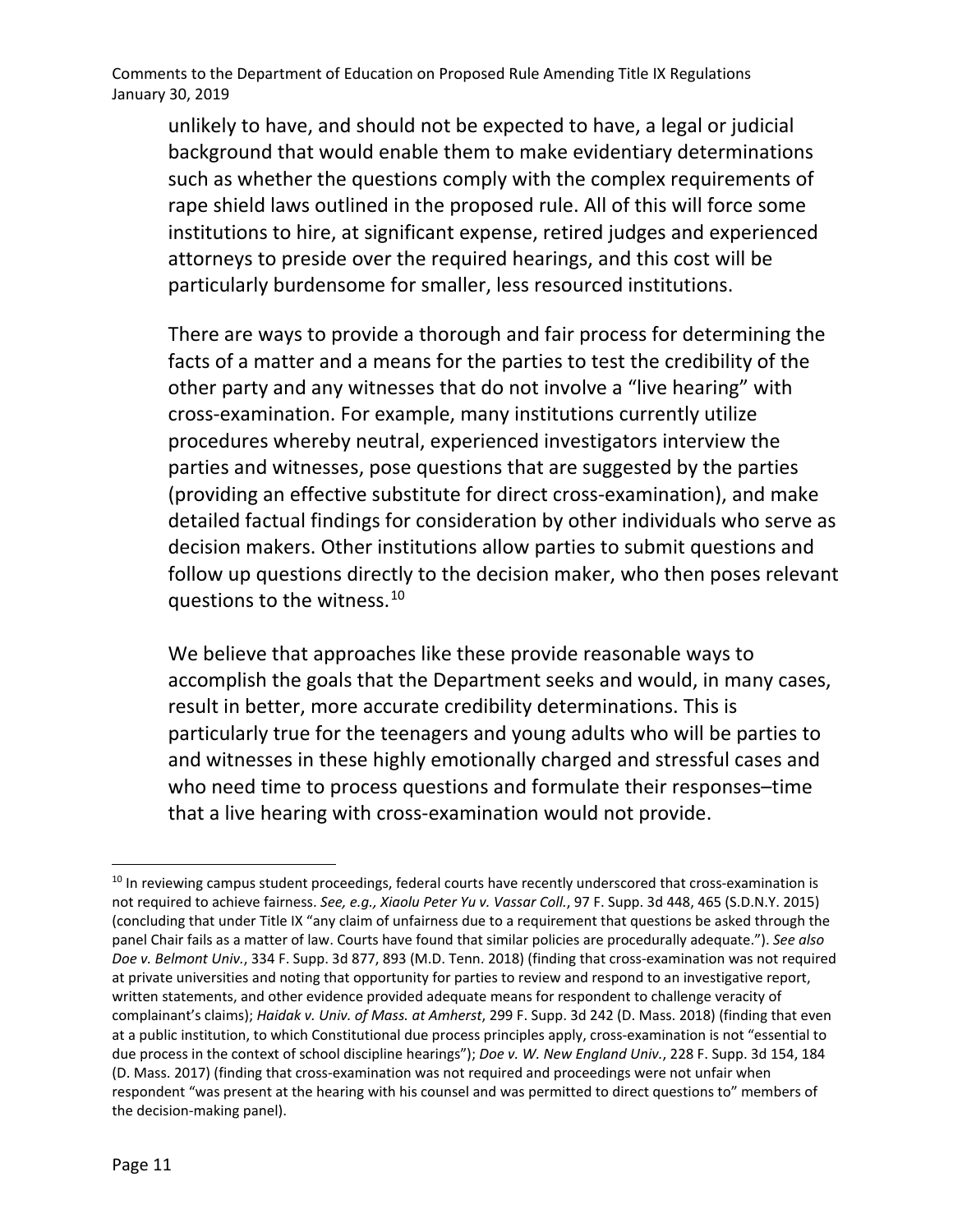The Department concedes that the use of written questions is a reasonable and sufficient alternative for testing the credibility of witnesses: the NPRM explicitly permits this approach in the elementary and secondary school context. In addition to college freshman who have yet to turn 18 years old, there are a significant number of high school-aged students who enroll in colleges and universities through dual enrollment programs. At some community colleges, high school students may make up to 20-30 percent of the total enrolled student body. Given that some students enrolled in college may be the same age or younger than many high school students, we see no reason why the Department should not permit colleges and universities to use an approach similar to the one it outlines for the K-12 setting.

Moreover, there are foreseeable circumstances in which a requirement of a live hearing with cross-examination would violate procedural fairness for respondents. Attorneys will often advise respondent clients not to testify or subject themselves to cross-examination for fear that their statements may be admitted in a future criminal or civil proceeding. Since the decision maker would be prohibited from considering any statements of the respondent who, for important reasons, is not willing to have their testimony cross-examined, the respondent is essentially being silenced. If the complainant testifies, is cross-examined, and is credible, the decision maker will likely be all but required to make a finding of responsibility against the respondent. Such an approach seems contrary to the respondent's interest in a fair process. This is one of the reasons why alternative models that do not include live cross-examination, which are already successfully employed by many institutions, are often a better approach and actually can be significantly more procedurally fair to respondents.

To be clear, we strongly support resolution procedures that are clearly understood, transparent, fair, and even-handed to both parties. However, we seek requirements that do not have the clear disadvantages of a "live hearing" with cross-examination in a judicial-like forum.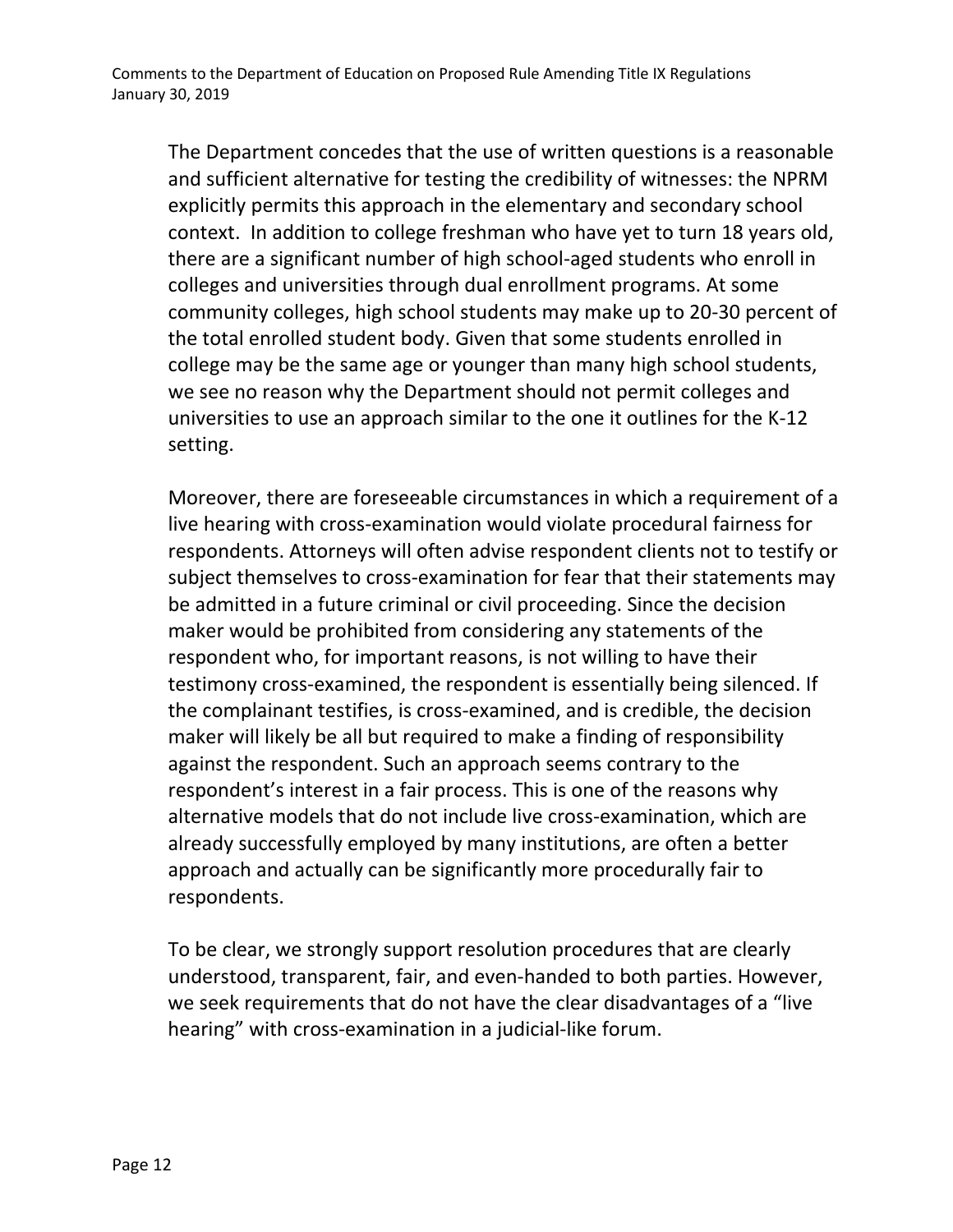**RECOMMENDATION:** The Department should remove the mandate for a "live hearing" and should not require that a resolution process include direct cross-examination by the parties' advisors. The Department should provide flexibility to institutions to choose a live hearing or to use other non-hearing models that permit each party to test the credibility of the other party and witnesses. Second, as an alternative to mandatory crossexamination, the final rule should permit institutions to use a process whereby parties submit questions, follow up questions, and responses in writing to the decision-maker.

2. The NPRM's requirement that institutions give both parties the absolute right to inspect "any evidence . . . directly related" to the allegations will cause more harm than good.

The provision giving both parties the absolute right to inspect "any evidence . . . directly related" to the allegations would further legalize the proceedings and, as drafted, exceed what even the judicial system demands. Such a broad standard–calling for the sharing of "any" evidence– can lead to confusion, acrimony, and further litigation.

For example, the requirement to provide "any evidence . . . directly related" would appear to include confidential and sensitive information, such as medical information. As written, the proposed rule does not grant institutions the authority to redact portions of documents necessary to protect confidential information, such as tangential but sensitive medical information that was collected and not used, from disclosure. The Department's attempt to control the downloading or copying of information (discussed below) suggests that the Department realizes that sensitive information should be protected.

The NPRM requires institutions to give the parties and their advisors the evidence subject to inspection and review "in an electronic format, such as a file sharing platform," that restricts downloading or copying. It is not practical, reasonable, or desirable for the Department to dictate the precise way that institutions make evidence available to the parties and their advisors. There are likely to be significant costs that the Department has not considered associated with electronic file platforms and, most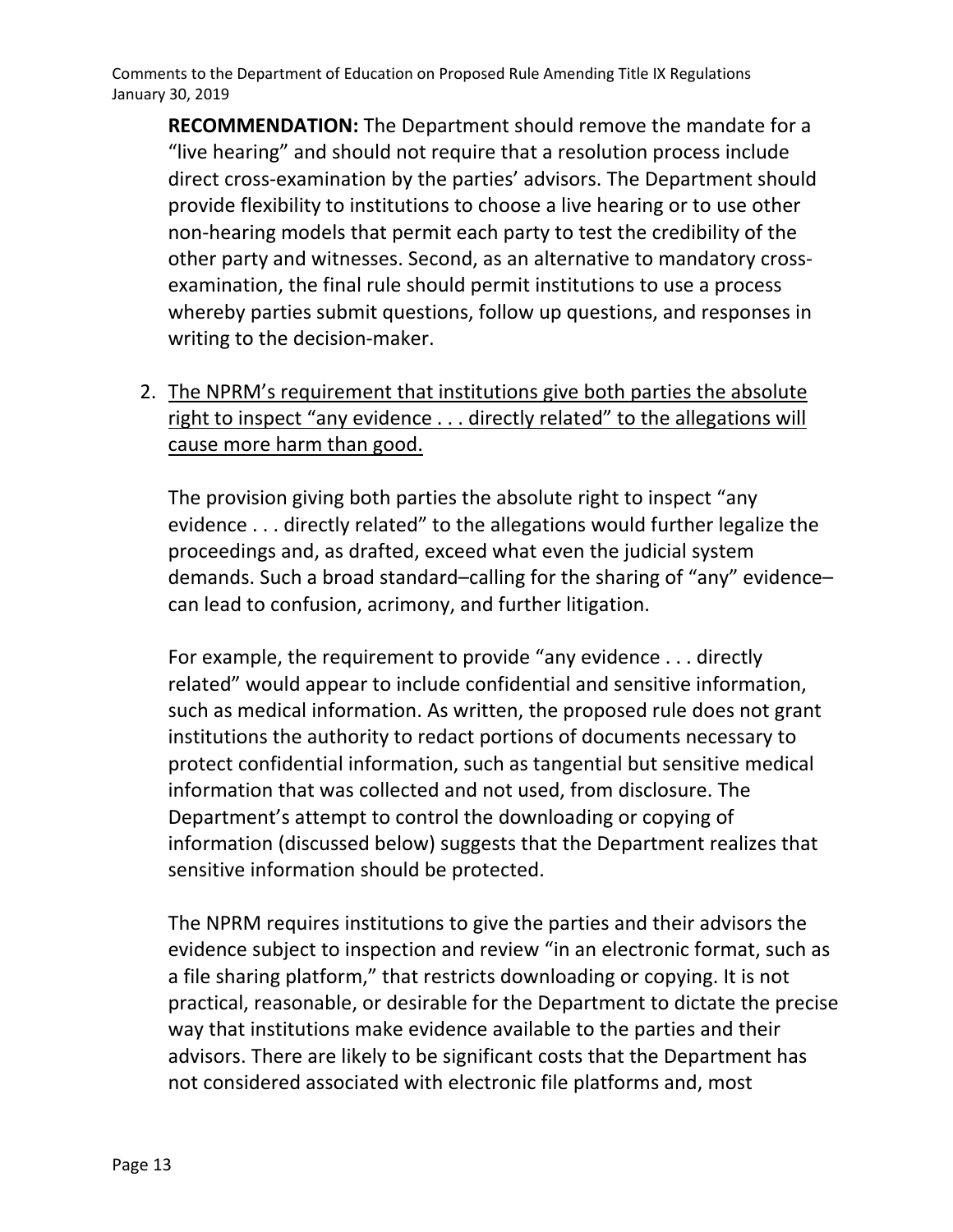importantly, we are unaware of methods that would preclude copying as a practical matter. Indeed, anyone with an iPhone can easily photograph a document or record a document displayed on a file-sharing platform, even if the platform itself restricts copying. Moreover, new technologies may be developed that would help in managing these challenges, which the proposed rule could inadvertently preclude. We understand the Department's desire to help provide this information to both parties and their advisors, but we urge the Department to avoid specifying the means by which this is to be accomplished.

**RECOMMENDATION:** Both parties should have access to information that is directly related to the allegations at issue, but we believe that appropriate limitations should be imposed. Institutions should have the authority to redact confidential and other sensitive information, such as medical or counseling records. Under existing law, the Department's regulations implementing the Clery Act require an institution in cases of sexual assault allegations to provide both parties with "timely and equal access . . . to any information that will be used during informal and formal disciplinary meetings and hearings." (34 CFR 668.46 (k)(3)(i) (B)(3)). We think this provides an appropriate framework to ensure that both parties have an opportunity to inspect, review, and respond to the relevant evidence, and we recommend that the Department adopt the same standard under Title IX. We also ask the Department to provide institutions with flexibility to determine the precise information sharing method they will use.

## 3. The NPRM's use of the phrase "due process" is inappropriate and likely to cause confusion.

The campus disciplinary process for sexual harassment is further legalized by the use of the words "due process" in more than 30 places in the NPRM. "Due process" is most commonly associated with protections provided by law enforcement and the judicial system for criminal defendants where an accused individual's life or liberty is at risk. Indeed, Black's Law Dictionary defines "due process" in the context of criminal law: "Embodied in the due process concept are *the basic rights of a defendant in criminal proceedings and the requisites for a fair trial*"<sup>[11](#page-13-0)</sup> (emphasis added). While public

<span id="page-13-0"></span> $11$  "Due Process of Law," Black's Law Dictionary, Sixth Ed. (p. 500).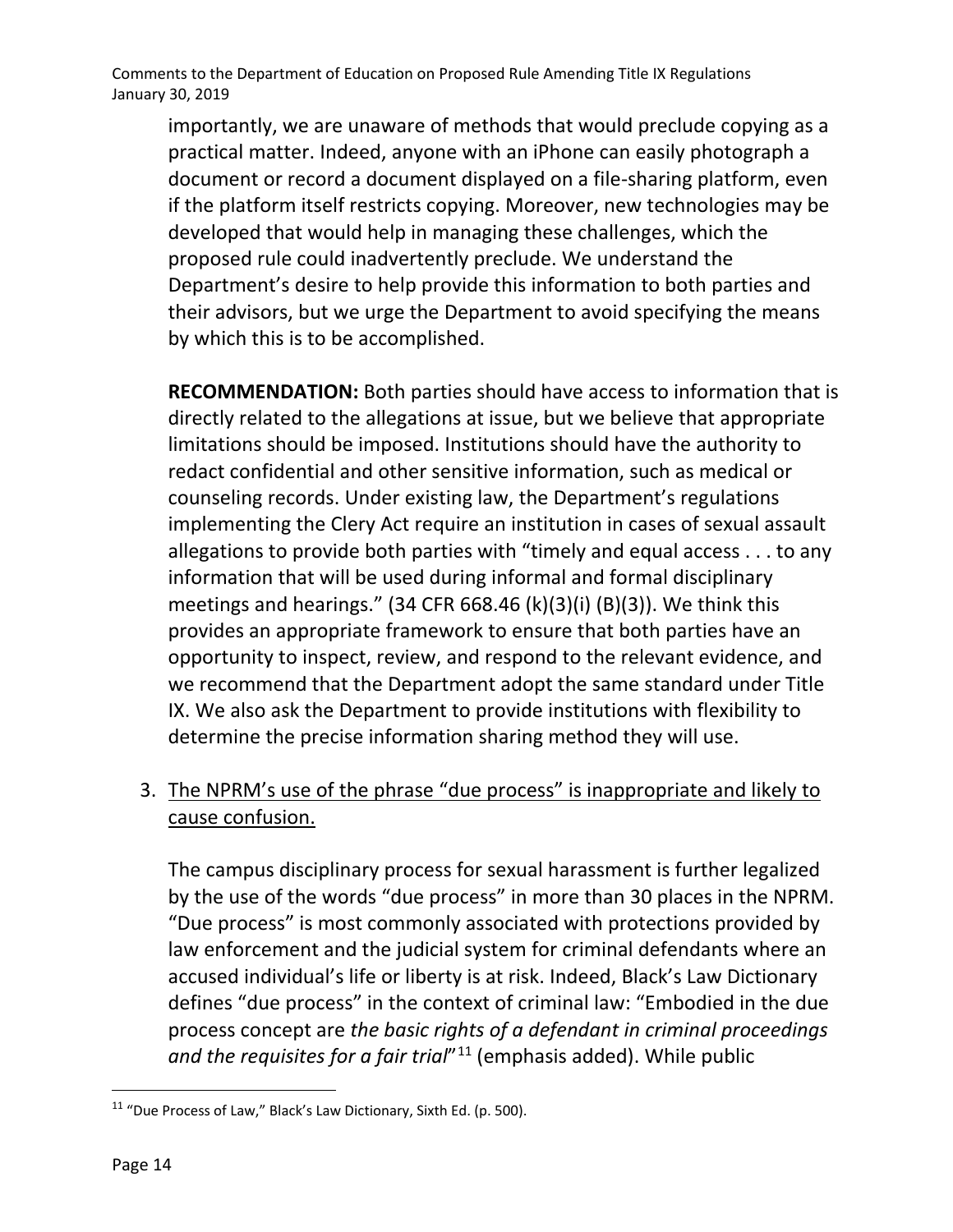institutions are required to provide certain due process protections under the Fourteenth amendment to the U.S. Constitution, the type and amount of process required of colleges in these situations is far less than the process due in a criminal trial.<sup>[12](#page-14-0)</sup> Campus disciplinary hearings are neither "criminal proceedings," nor "trials."

Words matter. We believe that the repeated use of the phrase "due process" encourages a faulty perception that Title IX requires that federal criminal trial-like constitutional due process protections must be provided on all campuses, public and private, for all Title IX sexual harassment proceedings, and is likely to lead to substantially more civil litigation.

**RECOMMENDATION:** We strongly support a process that is fair to both respondents and complainants, that is carefully designed to be evenhanded and that does not disadvantage either party. However, we ask the Department to replace the phrase "due process" with a phrase like "fair process" that better captures the evenhandedness and equitable treatment that the Department and institutions both seek.

If the Department insists upon using the phrase "due process," we ask that the final rule clarify that this use is not signaling an expectation that all recipients, both public and private, will be required to observe judicial protections given to criminal defendants, or that private institutions will be subject to the constitutional due process requirements that apply to student discipline cases at public colleges and universities. The Department should also explicitly state that the "due process" protections it interprets Title IX as requiring are limited to those specified in the regulations.

4. The NPRM appears to force an institution to "dismiss" a complaint that falls outside of Title IX, even if that conduct would violate campus codes of conduct. The NPRM also appears to prevent an institution from taking disciplinary action without a formal Title IX complaint, even if the alleged conduct would violate Title IX and campus codes of conduct.

<span id="page-14-0"></span><sup>12</sup> *E.g.*, *Marshall v. Indiana Univ.*, 170 F. Supp. 3d 1201, 1209 (S.D. Ind. 2016) ("[A] disciplinary hearing in an educational setting is neither a criminal or quasi-criminal hearing. . . . As such, the rights afforded to criminal defendants in a criminal trial do not apply.").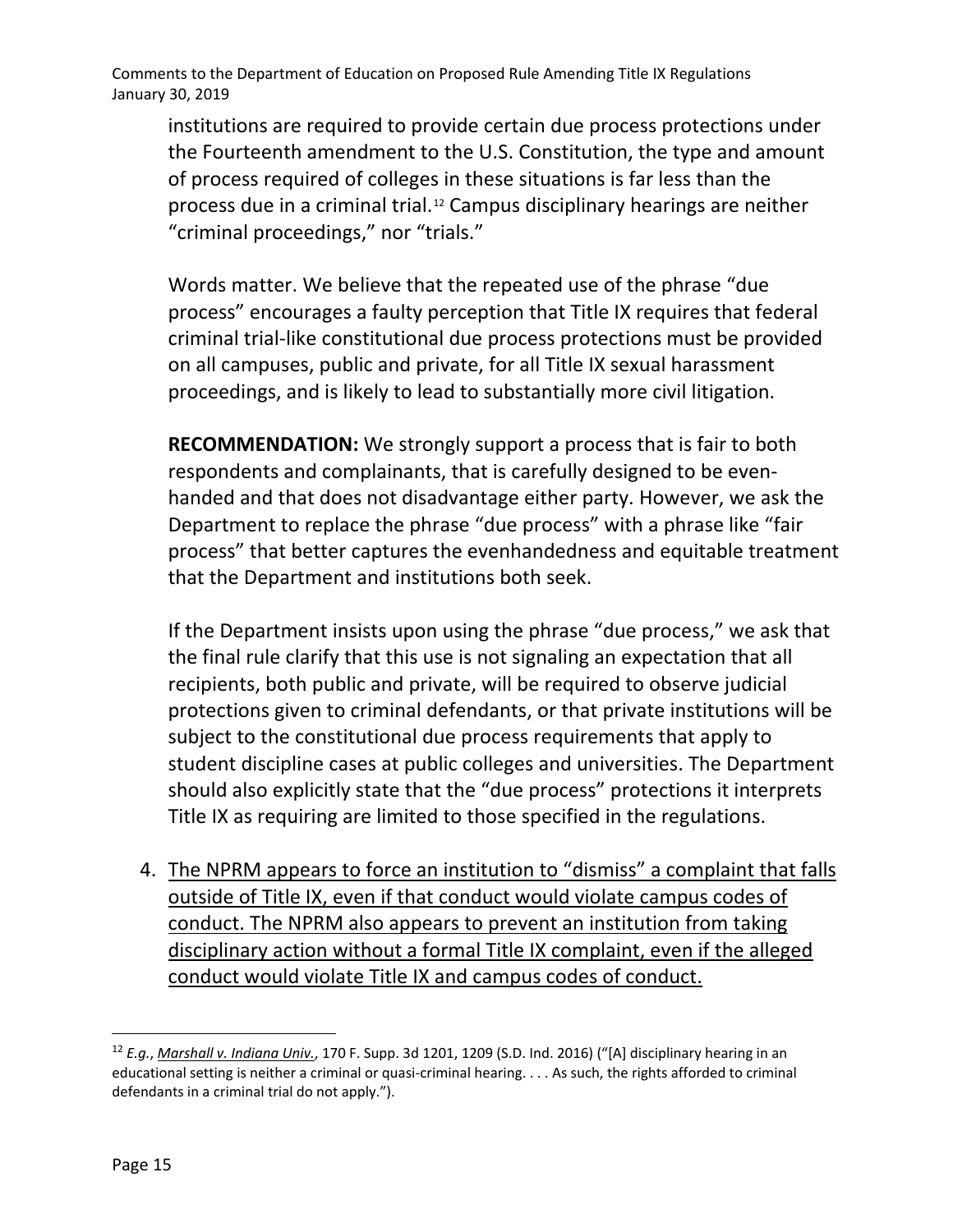In order to maintain a safe and welcoming campus environment, colleges and universities must have clear and unambiguous authority to investigate and resolve sexual harassment, sexual assault, and other sexual misconduct allegations even if the conduct as alleged does not fall within the NPRM's definition of sexual harassment, or even if the complainant is unwilling to file a formal complaint. While institutions have this authority at present, it is unclear from the NPRM whether they will have this authority in the future.

Under the proposed rule, where the conduct alleged by the complainant would not meet the Title IX definition of sexual harassment, even if proved, or did not occur within the institution's program or activity, the institution "*must dismiss* the formal complaint with regard to that conduct" (emphasis added) (p. 61498). This language implies that an institution is prohibited from moving forward under its own campus disciplinary procedures to address a violation of its own code of conduct for sexual misconduct if that conduct falls outside the boundaries of the proposed rule's definition. We believe this is a serious mistake.

The NPRM's preamble actually provides an alternative view, stating that an institution "remains free to respond to conduct that does not meet the Title IX definition of sexual harassment or that did not occur within the recipient's program or activity . . . but such decisions are left to the recipient's discretion . . . ." (p. 61475). The preamble also notes, "nothing in the proposed regulations would prevent a recipient from initiating a student conduct proceeding" for situations involving a report of "sexual harassment that occurs outside the recipient's education program or activity (or as to conduct that harms a person located outside the United States, such as a student participating in a study abroad program)" (p. 61468).

There are situations where allegations of sexual misconduct occur that violate campus values and codes of conduct but fall outside the boundaries of Title IX as defined in the NPRM. For example, consider a situation where an institution receives a report of a sexual assault involving two students that occurs in an off-campus house owned by a fraternity that is not recognized or sponsored by the institution. While the location of the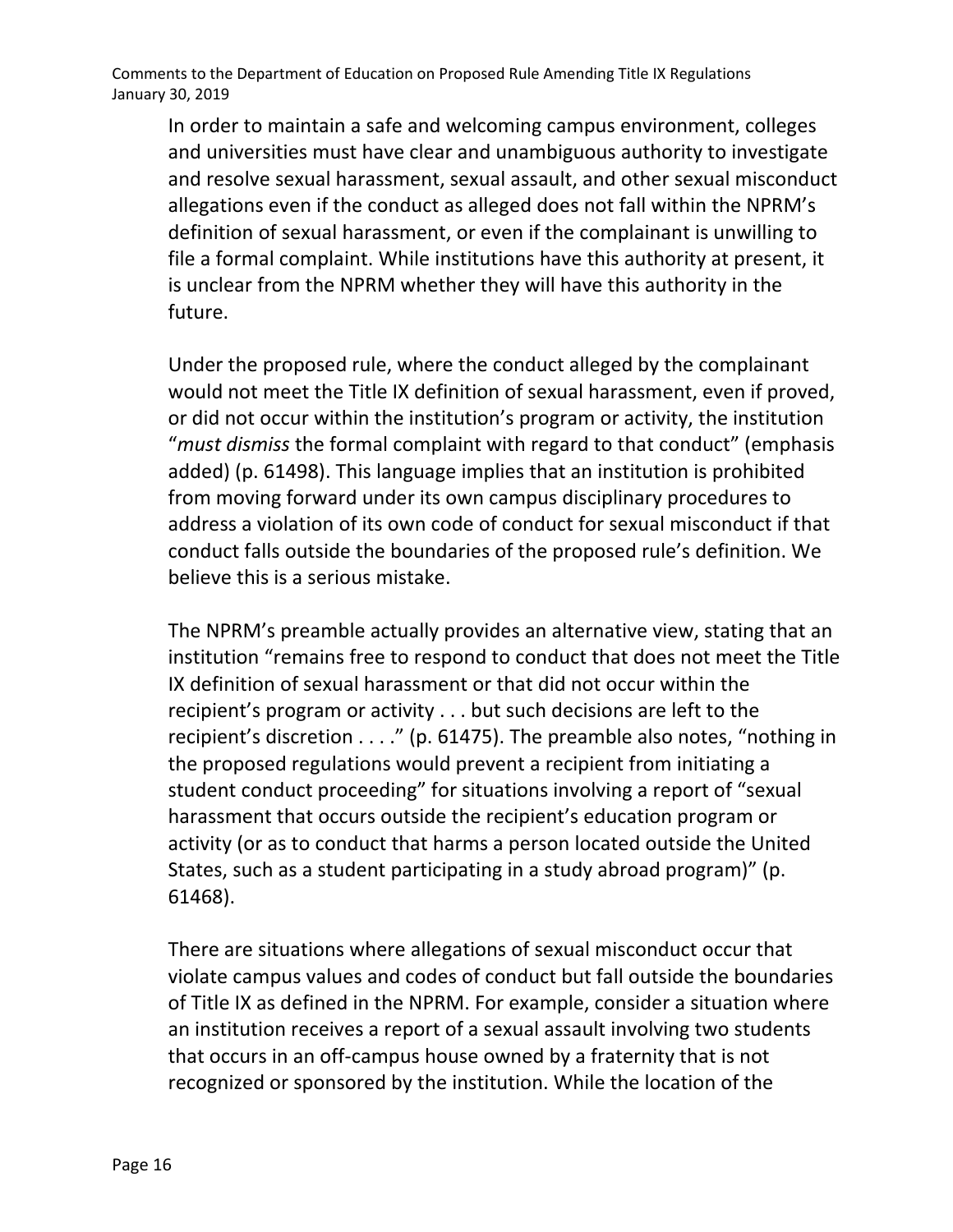assault may place it outside of an institution's "program or activity," the alleged conduct may well be a serious violation of the institution's student code of conduct that the school is compelled to address in order to maintain a safe campus environment.

Likewise, the NPRM could be read to mean that a sexual assault that occurs on a school-sponsored study abroad program would not be covered by Title IX because it occurred to "a person outside the United States." This may be conduct an institution wants to prohibit through its conduct code in order to ensure the safety of its students while participating in a schoolsponsored activity. We believe that when sexual misconduct violates campus community standards or codes of conduct, institutions must continue to have the right to pursue these matters in the manner institutions deem appropriate, including by instituting disciplinary procedures, regardless of whether the incident falls within the scope of Title IX.

Furthermore, under the proposed rule, a formal written, signed complaint is needed in order for the institution to initiate the NPRM's grievance procedures. Because a survivor may be unwilling to file a complaint, there may be circumstances where the institution is aware of conduct that, if it occurred as alleged, would fall within the scope of Title IX, but where the institution would be unable to initiate a Title IX grievance procedure. Obviously, in the case of a single report, the NPRM's multiple-reports requirement would not be met. While the institution may not be able to proceed with a Title IX grievance procedure in this circumstance, it should be permitted to investigate and discipline under the institution's code of conduct. The institution should also be permitted to take appropriate actions in response—for example, by increasing monitoring, supervision, or security, or providing training, education, or counseling.

**RECOMMENDATION:** We strongly recommend the Department drop the "must dismiss" language from the text of the rule and include language in the final rule that explicitly affirms the right of schools to address misconduct that falls outside the scope of Title IX. We believe the view expressed in the preamble is correct and is of such overwhelming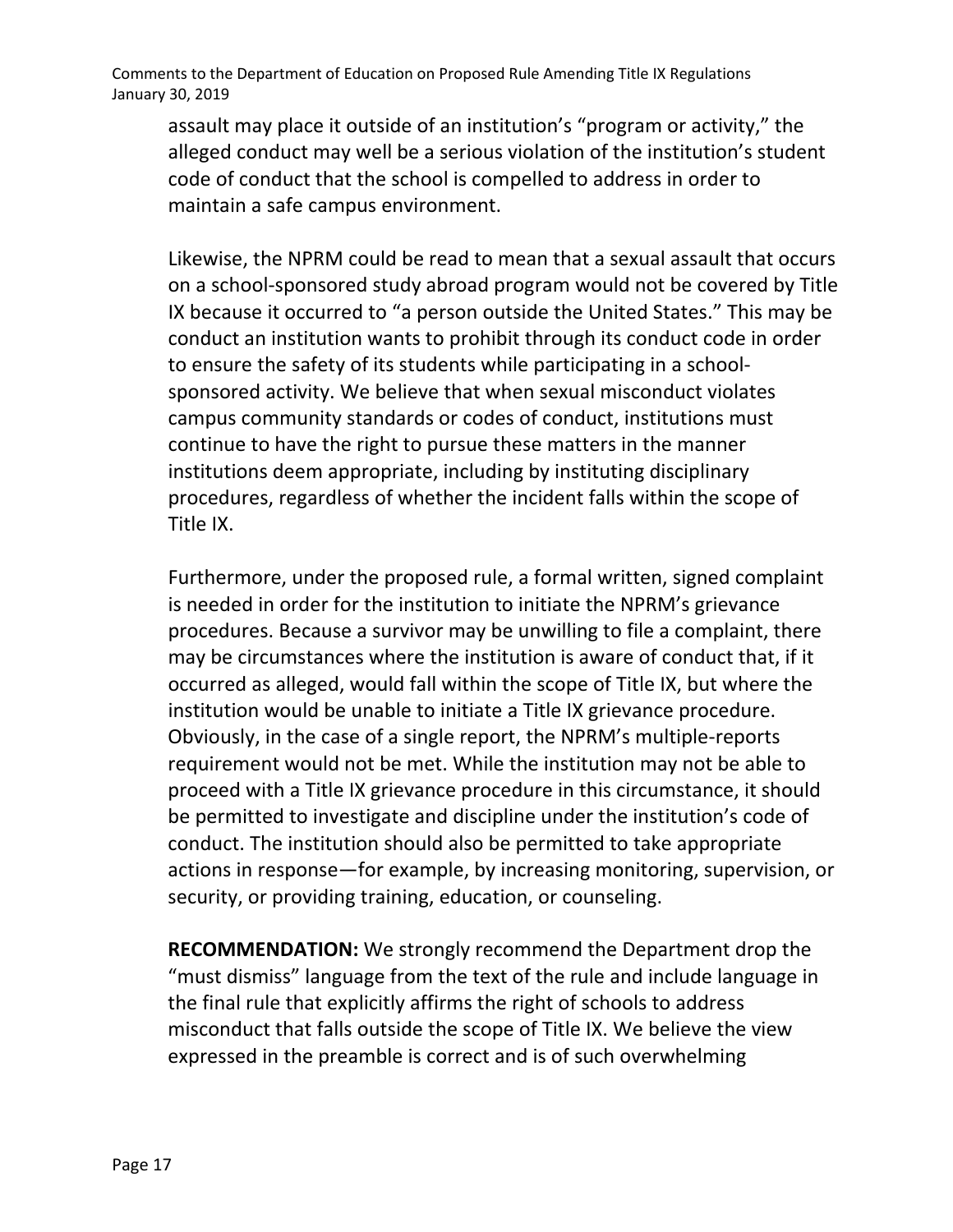significance that it should be incorporated explicitly in the text of the final rule.

We also recommend that the Department make explicit in the final rule that an institution is permitted under Title IX to take actions to protect the campus community in response to reports of sexual harassment, even if no formal complaint is made that triggers the NPRM's formal grievance procedures.

### 5. The proposed rule will effectively result in a single federally mandated evidentiary standard of proof across all campus disciplinary hearings.

We are deeply concerned that, for many institutions, the NPRM will have the effect of establishing the evidentiary standard of proof used in all campus disciplinary hearings. The NPRM purports to offer institutions a choice: they may use either "preponderance of evidence" or "clear and convincing evidence" as the standard of proof in Title IX formal grievance proceedings. However, under the proposed rule, an institution that selects the preponderance of evidence standard must adopt it in all other campus proceedings that carry the same disciplinary penalty. Moreover, it must use the same standard for Title IX complaints involving students as it uses for Title IX complaints involving employees.

Practically, this means that collective bargaining agreements, institutional governance decisions, as well as state-law-regulated and non-Title IX disciplinary policies and procedures will need to conform to this Title IX regulatory mandate if the institution elects to use the preponderance of evidence standard for student-on-student sexual harassment cases, but currently uses clear and convincing for even a small number of other matters. Given the impracticality of such a global change across myriad campus matters, constituencies, and processes, the NPRM will force many schools to use the clear and convincing evidence standard for Title IX cases, making this a *de facto* federally prescribed standard.<sup>[13](#page-17-0)</sup> This heavy-handed federal regulatory solution is inconsistent with the administration's promise

<span id="page-17-0"></span><sup>&</sup>lt;sup>13</sup> This NPRM as a practical matter will preclude some campuses from using the preponderance of evidence standard for Title IX cases (even if they are already using that standard for all student conduct matters) and will force many schools to use the clear and convincing evidence standard for Title IX cases.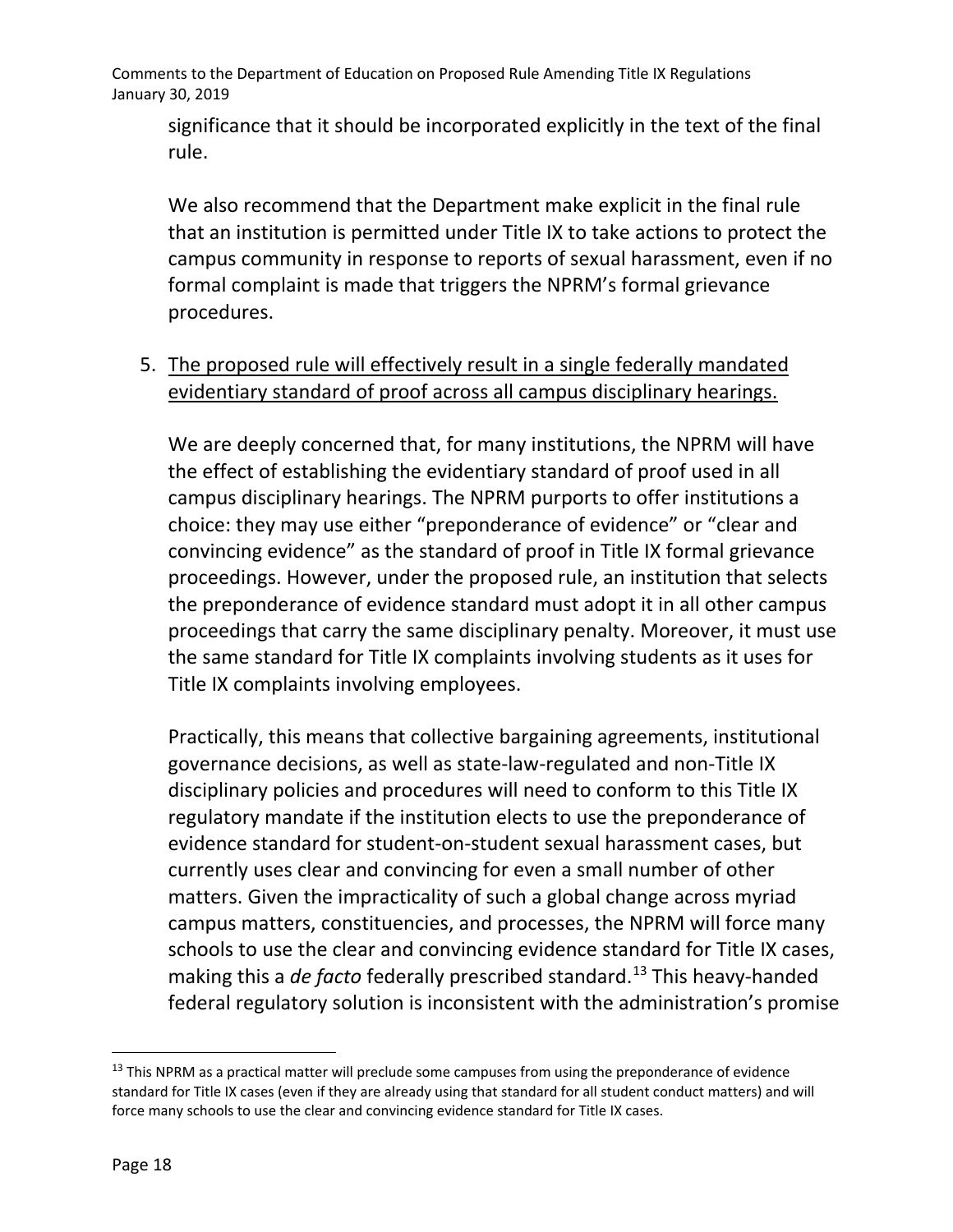to reduce the amount of one-size-fits-all federal regulation imposed from Washington, DC.

Moreover, we believe this rule exceeds the Department's statutory authority because, as a practical effect, it would dictate the standard of proof used in non-Title IX disciplinary proceedings, such as academic dishonesty proceedings, where the Title IX statute provides no such authority.

**RECOMMENDATION:** The Department should not micromanage campus disciplinary proceedings, nor should it mandate a one-size-fits-all federal standard. Institutions should have the flexibility to choose between the preponderance of evidence and clear and convincing standards in Title IX grievance proceedings regardless of the standard used in other cases. The requirement to synchronize the standard with other types of institutional disciplinary proceedings should be dropped.

6. The procedures outlined in the NPRM should be focused on sexual harassment allegations involving student-respondents. They should not apply to sexual harassment allegations involving employee-respondents.

Directed question three indicates that the Department is considering whether the final regulations should apply to allegations of sexual harassment involving employees. The Department asks for comments about whether any parts of the rule would prove "unworkable" in the context of sexual harassment by employees and whether there are any "unique circumstances" that apply to processes involving employees that the Department should consider.

While institutions clearly have responsibilities under Title IX to address sexual harassment involving employees, applying the NPRM's grievance procedures in the employee-respondent context is both unwise and unworkable. It would require an unnecessary, costly, complex, timeconsuming, and wholesale redesign of campus human resources functions.[14](#page-18-0) For non-unionized, at-will employees, these requirements

<span id="page-18-0"></span><sup>&</sup>lt;sup>14</sup> The Department should proceed cautiously when considering regulatory changes that would affect the personnel of colleges and universities. Congress was concerned about the potential for overreach when it created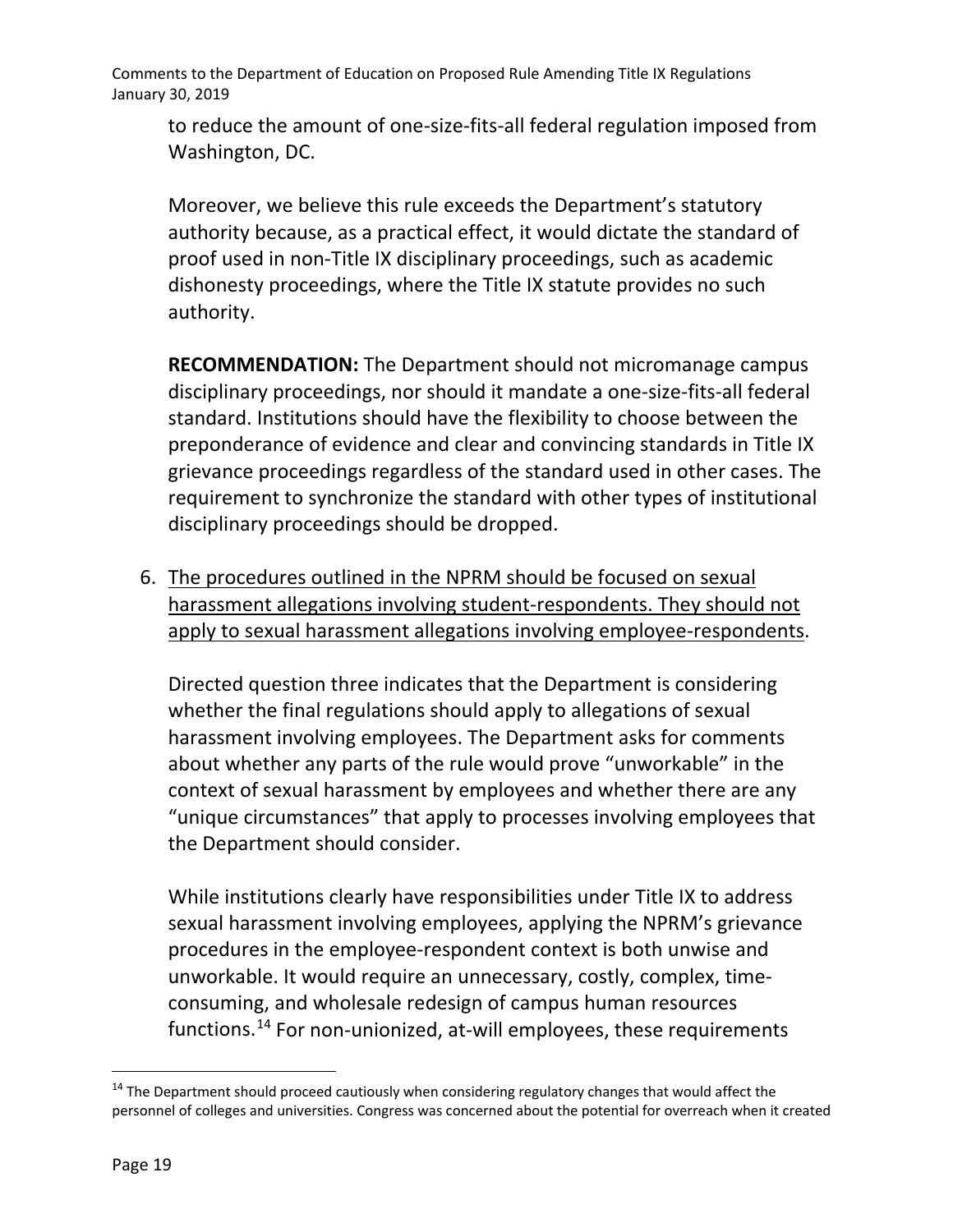would require a massive re-evaluation of how such cases have been handled, successfully, for decades, and would impose undue regulatory burdens on higher education institutions that are not imposed on any other employers. For unionized employees, disciplinary processes are often written into existing collective bargaining agreements, which may explicitly stipulate that they cannot be re-bargained for a specific period of time. At many institutions, there are multiple bargaining units, each with their own agreements. Any changes to collective bargaining agreements will also be subject to National Labor Relations Act and state labor law requirements, making the process for changing those agreements slow and arduous.

In addition, for both unionized and non-unionized faculty, disciplinary proceedings are conducted in a manner that aligns with faculty handbooks that have been developed (and often negotiated) through shared governance and in accordance with principles of academic freedom and tenure. In these cases, campus administrators have limited ability to implement unilateral changes, and attempts to do so can be expected to undermine other important institutional undertakings where administratorfaculty cooperation and respect are crucial, and may lead to legal action. Certainly, these processes cannot be changed solely at the will of an institution's administration or in a limited period of time.

There are many other laws in addition to Title IX that address sexual harassment involving employees–most notably Title VII of the Civil Rights Act of 1964 but also numerous state and local laws. The overlapping but different requirements imposed by the proposed rule, Title VII $^{15}$ , and state and local anti-discrimination laws would cause confusion and create

the Department in 1979 and included in the General Education Provisions Act a clear prohibition that the Department may not exercise any "direction, supervision, or control over the . . . administration, or personnel of any educational institution . . . ."

<span id="page-19-0"></span><sup>&</sup>lt;sup>15</sup> In order to meet the second prong of the NPRM's definition of sexual harassment, conduct would need to be "severe, pervasive *and* objectively offensive" while under Title VII, conduct that is "severe *or* pervasive" is actionable (emphasis added). The proposed Title IX regulation's definition of "harassment" does not recognize the distinction between a hostile environment and harassing conduct that may create or lead to a hostile environment. Specifically, Title VII requires employers to address sexual harassment, defined as unwelcome conduct that is based on sex, *before* that conduct creates a hostile environment for an employer's employees. If an employer fails to cure harassment before the harassment creates a hostile environment, the employer has violated Title VII and is liable to the employee for the unlawful hostile environment. Yet the proposed regulations currently provide that institutions "must dismiss" allegations that do not meet the new Title IX definition of harassment. The Department should make clear that the NPRM's grievance procedures do not apply in the employment context.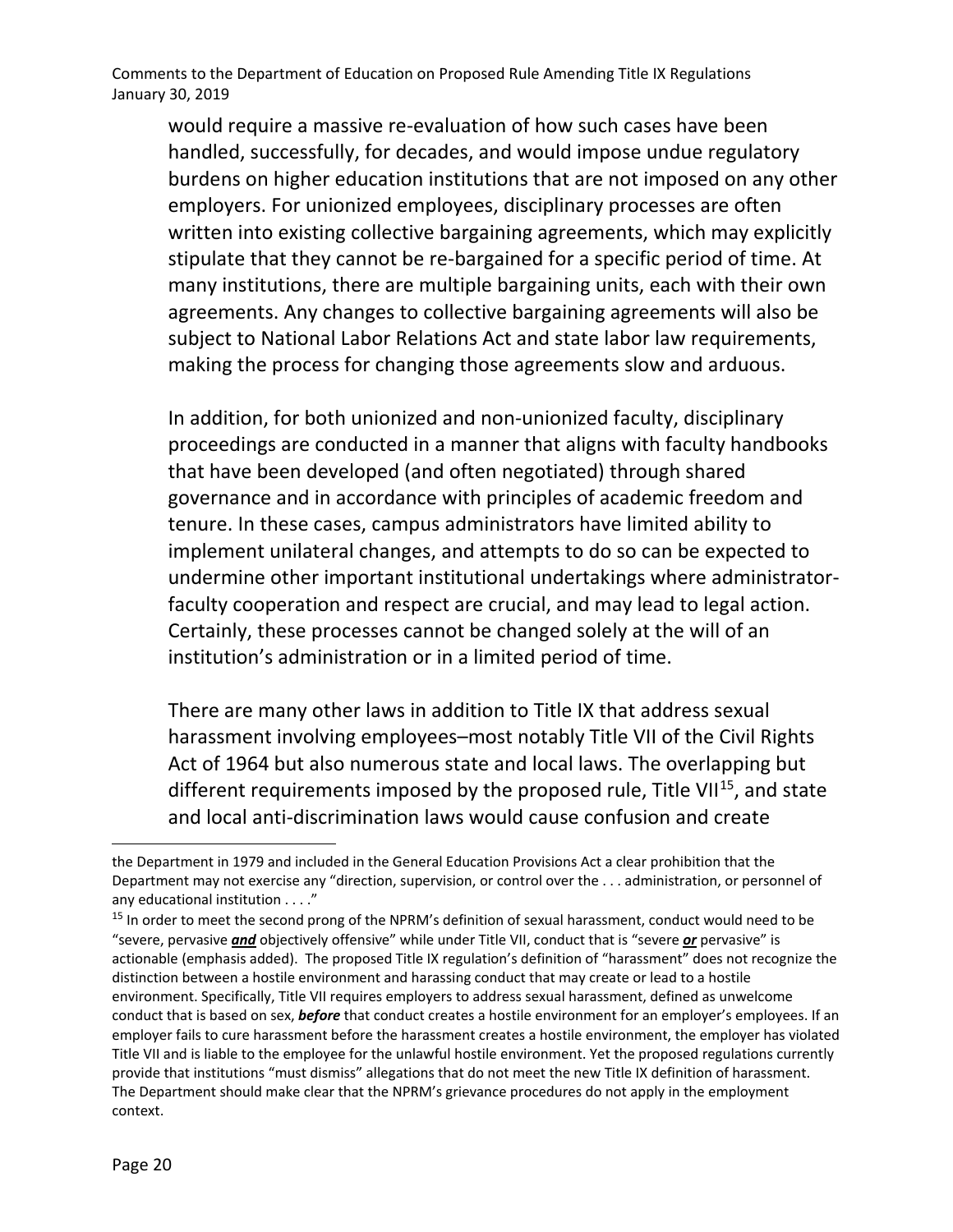conflicting and unworkable obligations for institutions that are committed to complying with all applicable laws. This could easily create a legal freefor-all as courts step in to sort out the ambiguities that will ensue. The Department has not identified any problem with allowing existing laws and regulations, particularly Title VII, to guide institutional attention to faculty and staff conduct. Further, in recognition of the difference in an educational institution's relationship with its employees and its students, the NPRM makes clear that nothing precludes higher education employers from placing non-student employees on administrative leave during an investigation.

We note that much of the public discussion about ensuring fair processes for respondents, and indeed the Department's own preamble, focuses on concerns about student-respondents and whether they are at a unique disadvantage in campus disciplinary proceedings. The Department has failed to identify the problem it is seeking to remedy by extending the NPRM's grievance procedures to faculty and staff.

**RECOMMENDATION:** As we stated above, institutions clearly have responsibilities under Title IX to address sexual harassment involving employees. However, we urge the Department to clarify that the NPRM's grievance procedures would apply solely to cases involving alleged sexual harassment by student-respondents and would not apply to alleged sexual harassment by employee-respondents.

7. The NPRM requires that the formal "notice of allegations" explicitly state that the respondent is "presumed not responsible."

As in other cases of campus discipline (for example allegations of underage drinking by students or plagiarism) respondents are presumed not responsible unless and until a thorough and fair disciplinary process determines them responsible for violations of the institution's policy. While some campuses already provide statements similar to that included in the NPRM in the specific charge notices they give to an accused student, other colleges would be uncomfortable with including a federally mandated statement in the institution's notice indicating a "presumption" in favor of one party. We believe that if the Department seeks to impose the inclusion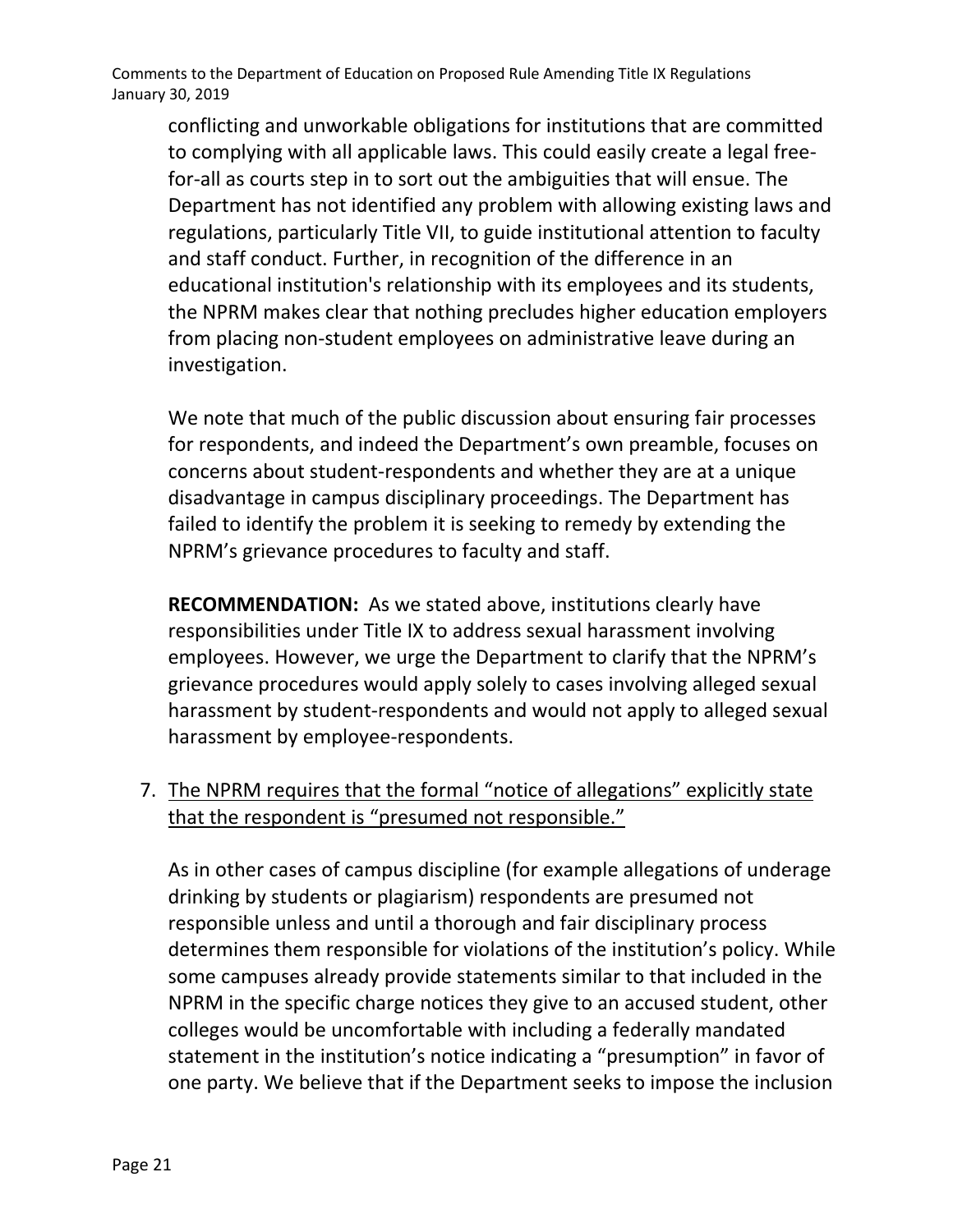of a federally mandated statement along these lines, a more neutral articulation is appropriate.

**RECOMMENDATION:** We recommend that the Department remove this requirement. If the Department believes a federal mandate is necessary, we ask that each institution be allowed to choose the wording that communicates that outcomes are not prejudged and parties will be treated equally and fairly. For example, "this notice of allegations does not imply any judgment about responsibility or lack of responsibility on behalf of either party" would, we believe, be less likely to sow uncertainty for survivors or to cause confusion than the statement that the Department has proposed.

### 8. The proposed rule would significantly increase regulatory burden, redirecting time and resources away from efforts to support students.

The thicket of requirements in the NPRM will significantly increase the number and complexity of regulations and the associated costs imposed on colleges and universities. We have identified more than 50 separately identifiable administrative requirements contained in the NPRM, which we have attached as Appendix 1. Even by the standards of the Department of Education's often-detailed approach to regulation, this represents an extensive and labor-intensive set of prerequisites. As the Department itself notes in the preamble, the previous Title IX guidance was criticized in part because it "removed reasonable options for how schools should structure their grievance processes to accommodate each school's unique pedagogical mission, resources, and educational community." We agree with this view. Unfortunately, we believe that the highly prescriptive nature of the NPRM may inadvertently raise even greater concerns than the previous guidance.

Federal regulatory mandates will increase the costs of addressing sexual harassment on campus. For example, banning the "single investigator" model would force some institutions to hire additional personnel. As noted earlier, providing advisors aligned with each party to a formal proceeding many of whom will be attorneys in private practice—will be costly. Allowing attorneys to cross-examine participants is likely to force institutions to hire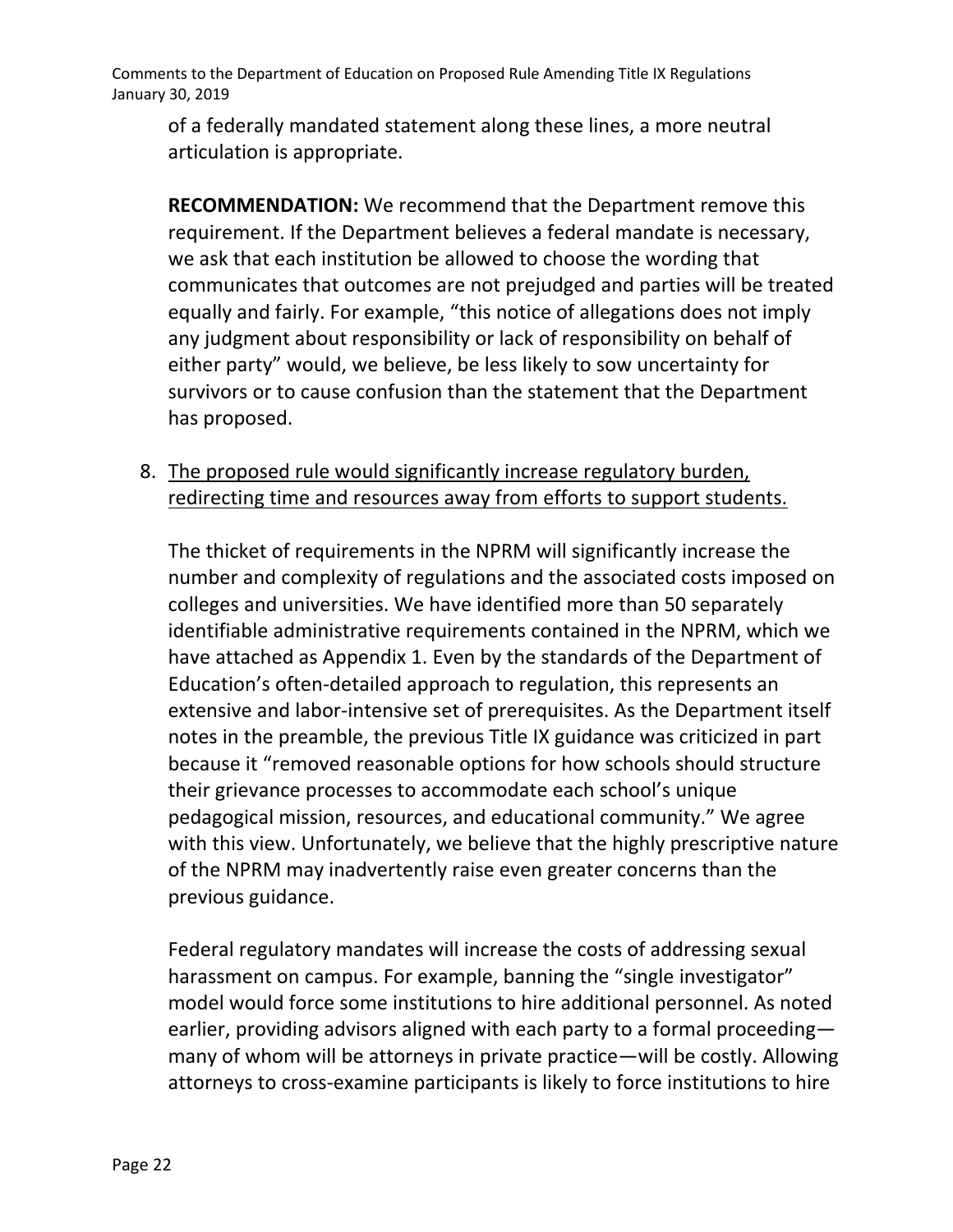other attorneys or professional mediators to chair the proceeding to ensure that it is handled appropriately. The possibility that the NPRM's formal Title IX grievance procedures will affect the processes and procedures used in other campus disciplinary cases is guaranteed to increase institutions' administrative costs, forcing institutions to divert resources from financial aid and academic programs.

No matter how hard colleges try to follow the rules, institutions can expect legal action from complainants and respondents alike to address uncertainties that surround evidentiary rulings, cross-examination-related decisions, the adequacy of advisors, jurisdictional issues, and the definition of "a program or activity." This too will increase college and university operating costs.

To the extent that the NPRM does this, the impact will be greatest at small, thinly staffed, less-resourced institutions like community colleges, small private liberal arts colleges, and faith-based institutions. There are 581 colleges with fewer than 500 students in the United States and, of that number, 382 institutions have fewer than 250 students. Most colleges and universities do not have a general counsel on staff.<sup>[16](#page-22-0)</sup> These schools will have little choice but to hire additional staff, attorneys, or consultants to meet federal mandates. And, sadly, externally imposed increases in the cost of doing business are almost always passed on to the final consumers. In the case of higher education, of course, that means students and their families.

We respectfully disagree with the cost estimates that accompany the NPRM. The Department estimates that the NPRM will result in a net cost savings over 10 years because the number of Title IX investigations will decrease. We are deeply concerned that this drop could reflect the unwillingness of survivors to file a formal complaint and proceed under the NPRM's formal Title IX grievance procedures. Even assuming the number of investigations does fall, the complex and costly procedures mandated by the proposed rule means that the costs of those cases that are investigated and proceed through the formal resolution process will substantially

<span id="page-22-0"></span><sup>&</sup>lt;sup>16</sup> Based on our estimates, of approximately 4,500 degree-granting colleges and universities, only 1,000 have a dedicated general counsel on campus.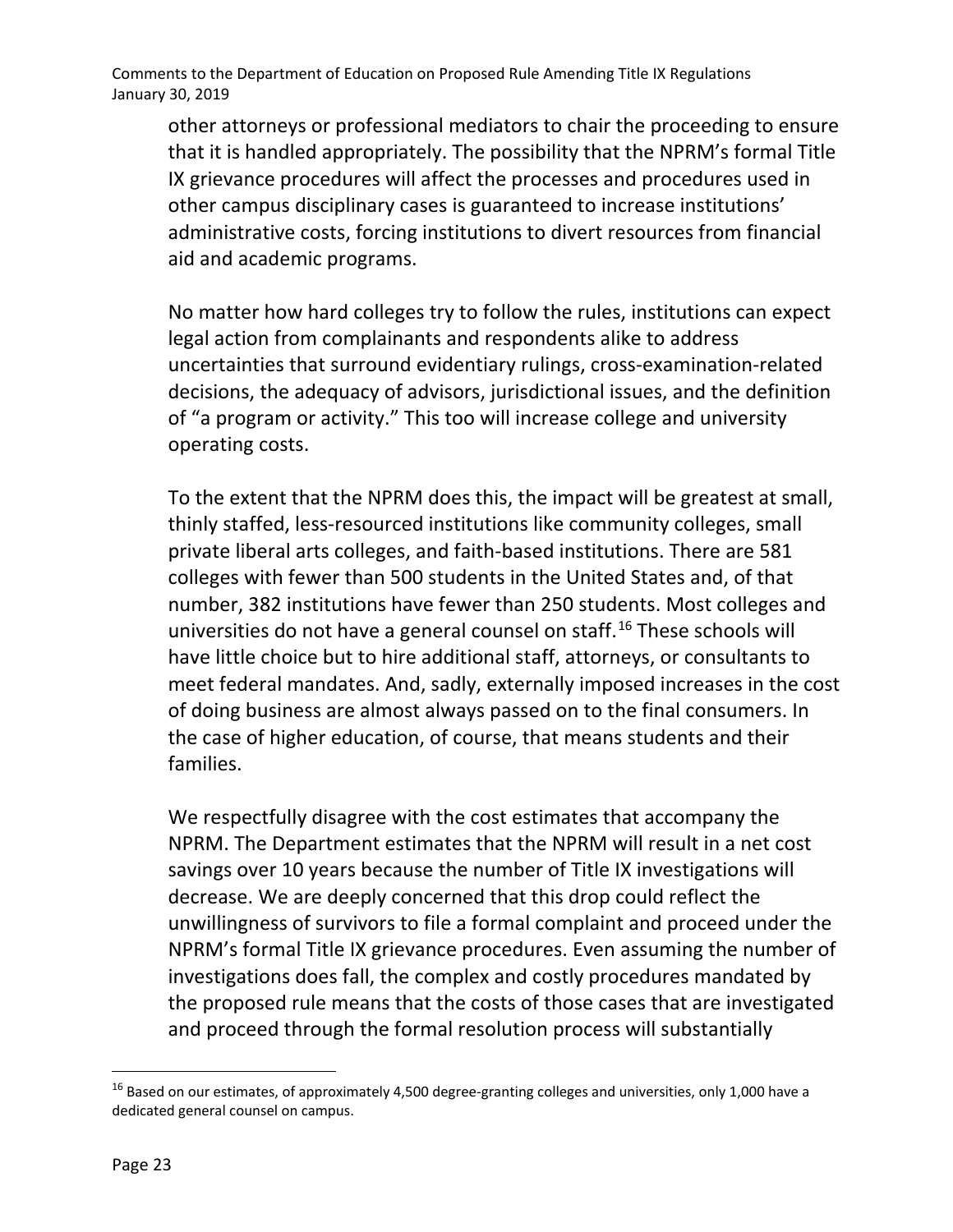increase. Indeed, we expect Title IX compliance costs to skyrocket. The primary factors driving the increase will be the costs of administering live hearings with cross-examination by advisors, as discussed above, and the increase in litigation against institutions by survivors or the accused (or both) challenging the institution's provision of services and management of the processes pursuant to these regulations.

None of this is to suggest that institutions should not devote the resources necessary to combat the scourge of sexual harassment and sexual assault. But neither should we expect that the imposition of complex and extensive regulatory requirements will not affect the cost of running colleges and universities and the price that students pay to enroll.

**RECOMMENDATION:** We ask that the Department actively seek ways to give institutions flexibility to achieve the federal policy goals without detailing the precise means to do so. This will enable institutions to seek effective, responsible, and cost-efficient ways to proceed that will address sexual harassment and ensure fair processes for both complainants and respondents.

#### **NPRM Provisions that Require Clarification**

1. The proposed rule requires that when an institution receives multiple reports of sexual harassment by the same individual, but none of the reporting individuals are willing to file a formal complaint, the institution's Title IX Coordinator must nonetheless file a formal complaint to initiate the Title IX grievance process, even if none of the reporting individuals are willing to serve as witnesses.

We support the goal of this provision, which is to ensure that institutions take action when there is evidence of a serial offender on campus. However, a blanket requirement that the Title IX Coordinator initiate a formal complaint in the absence of individuals willing to participate in the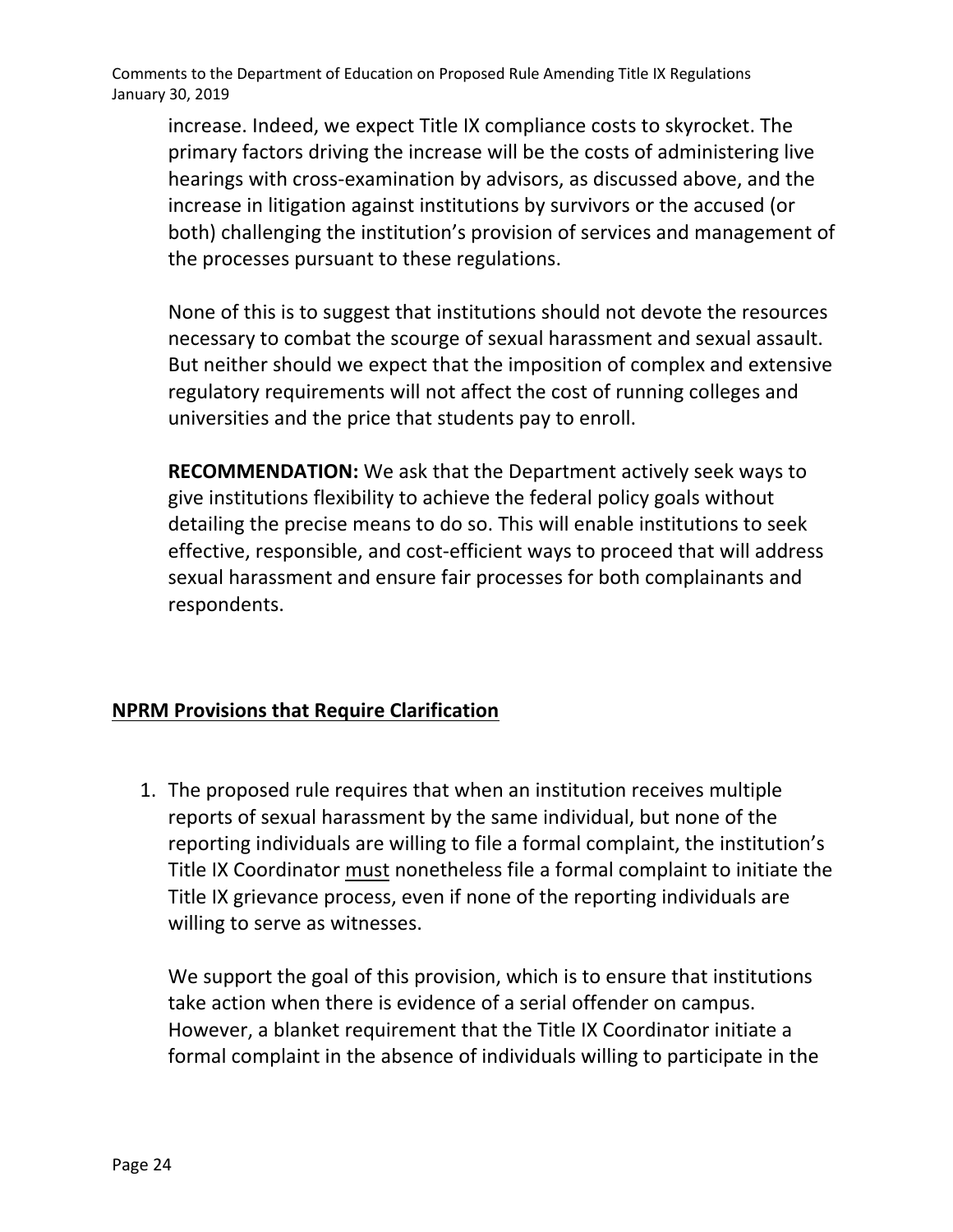NPRM's formal grievance process (including cross-examination) will cause far more harm than good.

The ability of the institution to hold an individual responsible in this scenario is undermined dramatically because the most directly impacted witnesses will be unavailable for cross-examination. The proposed regulation makes clear that if a witness is unwilling to submit to crossexamination, their statement cannot be used in determining responsibility. Further, the NPRM's detailed formal complaint requirements will nearly certainly require the institution to identify the survivors, even if they wished to remain anonymous, when the institution initiates the NPRM's formal Title IX grievance process. Institutions will want to advise students of the potential risk that the institution may not be able to respect a wish for confidentiality, which in turn may have a chilling effect on reports of sexual harassment.

In the absence of such witnesses, an institution risks, almost by default, a determination of "not responsible" for a respondent who has been the subject of multiple reports of misconduct, which may embolden the individual. And at many institutions, a final determination of "not responsible" may negatively impact the institution's ability to use information about prior misconduct in a subsequent misconduct hearing. We recommend that the institution retain the flexibility to determine whether to pursue a campus disciplinary proceeding against an individual who has been the subject of multiple reports of sexual harassment. Again, we reiterate our strong conviction that institutions must have the authority to pursue sexual harassment cases under their own codes of conduct in cases where the NPRM's Title IX grievance process is not triggered.

2. We encourage the Department to recognize and clarify the extent to which the proposed regulations are intended to supersede and preempt state law, particularly in states that have enacted (or that may enact) campus sexual assault laws. $^{17}$  $^{17}$  $^{17}$  For example, the language in the draft rule that appears to direct institutions to "dismiss" sexual harassment allegations

<span id="page-24-0"></span> $\overline{a}$ <sup>17</sup> As of last fall, 20 states had state laws addressing campus sexual assault: Arkansas, California, Connecticut, Delaware, Georgia, Hawaii, Illinois, Indiana, Louisiana, Minnesota, New Jersey, New York, North Carolina, North Dakota, Rhode Island, South Carolina, Texas, Virginia, Washington, and Wisconsin.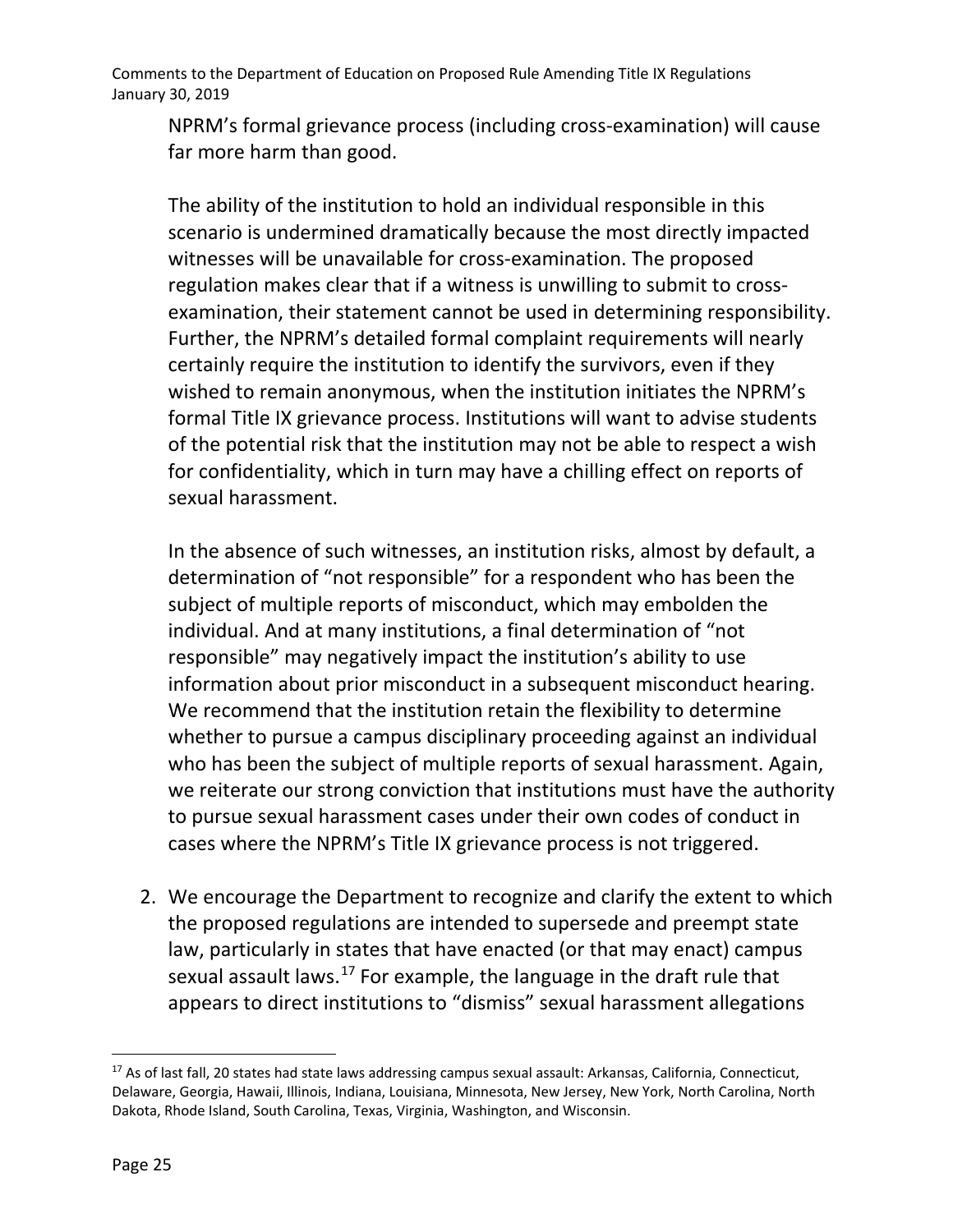that fall outside the definition of Title IX is almost surely to be in conflict with state laws requiring institutions to address sexual assault more broadly than is required by the NPRM.

We believe that the Department should tread very lightly and precisely if it is intending to preempt states' laws in this area, particularly where there is a risk of the regulations being read to preempt laws that have been developed by a state in response to the specific needs and campus settings of its colleges and universities and their students. Furthermore, such a result would be inconsistent with the administration's commitment to reduce burdensome federal regulations and to avoid unnecessary interference in matters of state law. Moreover, to the extent that federal regulations conflict or are inconsistent with state law, institutions will require significant time and effort to navigate those legal complexities– both at the outset, as the federal regulations become effective, and in the moment during the course of an investigation. We encourage the Department to clarify the extent to which the Title IX regulations preempt state law in this area in order to minimize such administrative burden and the likelihood of confusion to institutions, students, and states.

- 3. The proposed regulations state that when investigating a formal complaint, institutions must "[n]ot restrict the ability of either party to discuss the allegations under investigation or to gather and present relevant evidence." While we understand the Department's desire to allow the parties to gather and present relevant evidence, many institutions implement "no contact" orders, which restrict the ability of the parties to discuss the matter with each other, as a supportive measure. We ask the Department to clarify that "no contact" orders are permissible in so far as they are necessary to comply with supportive measures and/or to prohibit the parties from engaging in any retaliatory conduct. Retaliatory conduct against a complainant or a respondent can, itself, violate Title IX. Institutions must maintain the right and the authority to prohibit such retaliation, and respond swiftly and appropriately if it occurs.
- 4. The Department should provide more clarity about the meaning of the phrase "in a program or activity" and whether, by using this phrase, the Department intends to create any distinction between the scope of the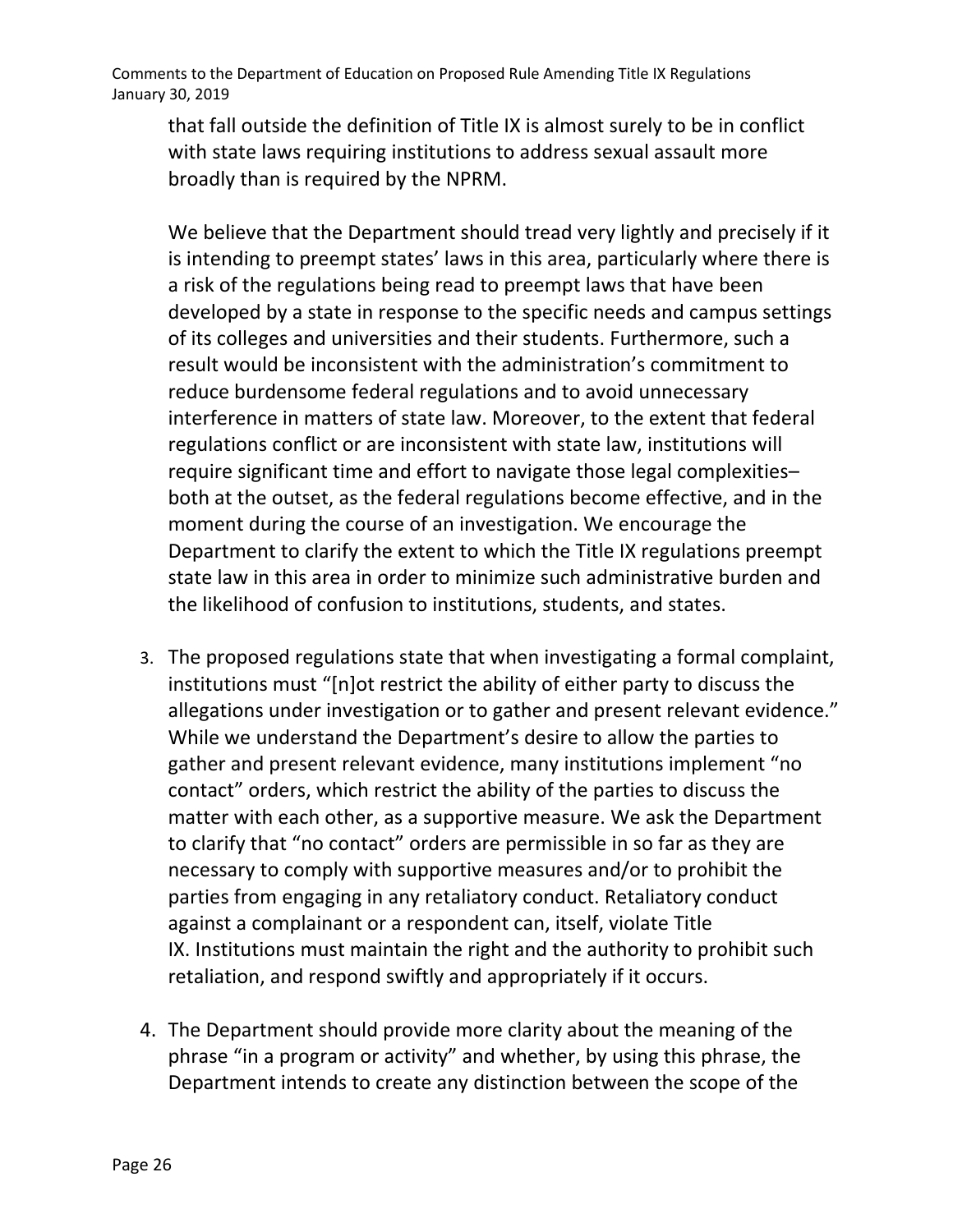proposed rule and the Title IX statutory language.<sup>[18](#page-26-0)</sup> Without further clarification, this provision will quickly be the subject of innumerable complaints to OCR and legal challenges. Any number of hypothetical cases illustrate the likely confusion: privately owned student housing across the street from campus; "satellite" fraternities located off campus; fraternities not officially recognized by the institution; or two students participating in an off-campus program run by a private vendor or another university. (For example, in the case of students who are participating in a program run by another university, which school conducts the Title IX investigation?) The rapid-response task force that we recommend in number six below might provide one way to address the sort of highly specific and technical questions that will arise.

- 5. It will take a significant amount of time and resources for colleges and universities to implement the new policies and procedures envisioned by the NPRM. The Higher Education Act's Master Calendar gives institutions at least eight months to prepare for the adoption of new federal requirements and ensures that new regulations take effect at the start of a new school year. While the Master Calendar does not apply to this NPRM, we ask that the Department provide campuses a comparable amount of time to design and implement the many new policies and procedures envisioned under the NPRM and to conduct the extensive retraining that will be required. We also ask that the NPRM effective date coincide with the start of the academic year in the fall (e.g., a final rule issued sometime in 2019 might be effective July 1, 2020, in advance of the academic year in fall 2020).
- 6. In addition, we strongly encourage the Department to ensure that questions regarding the implementation of the final rule can be answered quickly and authoritatively by Department officials. This is important because complex regulations are never self-executing. Questions will always arise and clarification will be required. We recommend that the Department create a rapid-response Title IX regulations task force to facilitate campus implementation of the new requirements by providing a

<span id="page-26-0"></span><sup>18</sup> The Title IX statute states that no person shall, on the basis of sex, be excluded "*from participation in*, be *denied the benefits of*, or be *subjected to discrimination under* any education program or activity receiving Federal financial assistance." 20 U.S.C. § 1681(a) (emphasis added).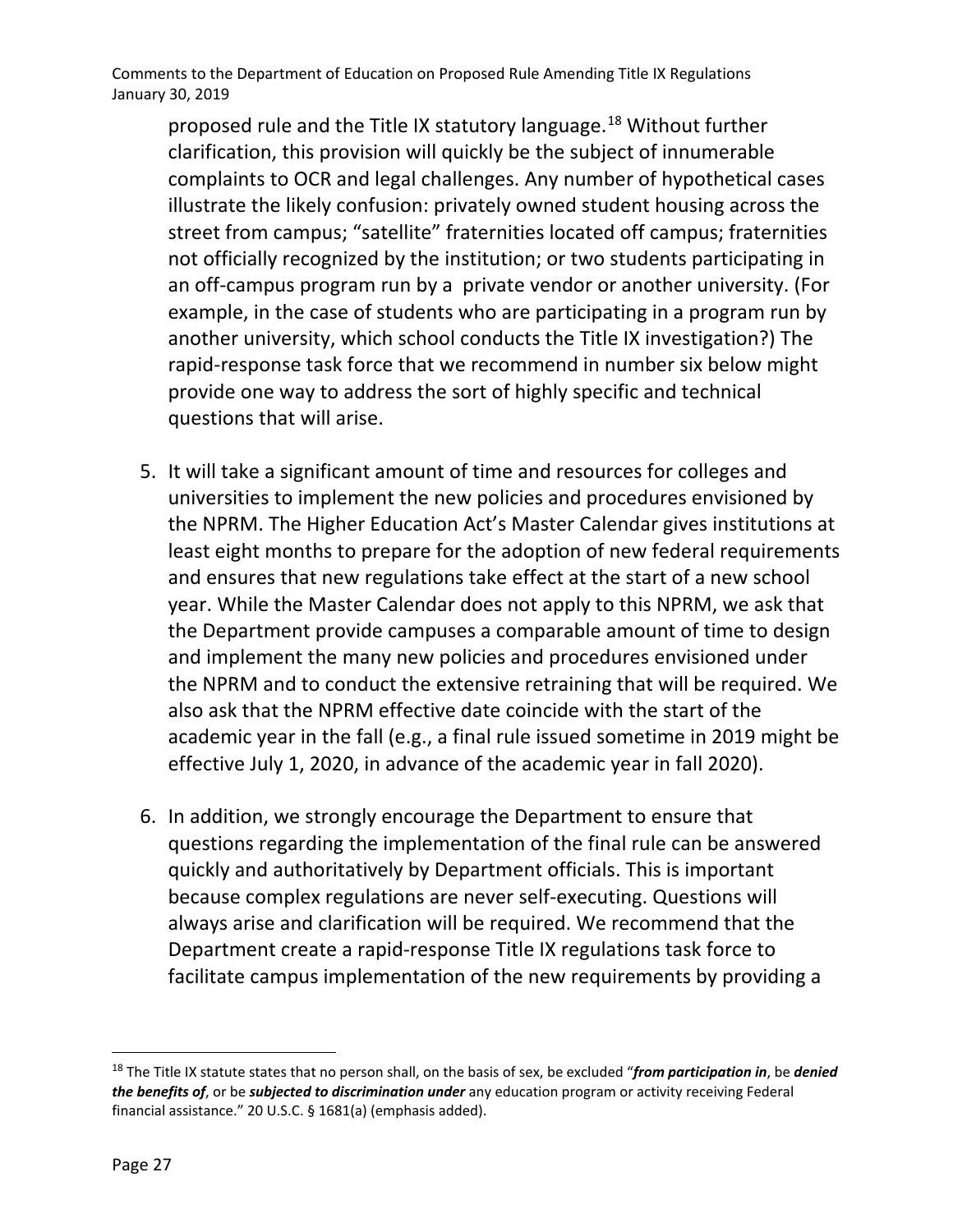centralized point of contact for questions and clarifications, and publicizing the questions it receives and the answers it provides.

#### **CONCLUSION**

We appreciate the opportunity to participate in a formal notice and comment regulatory process that ensures the Department considers comments from a variety of stakeholders about the impact and unintended consequences of the provisions in the NPRM. Colleges and universities remain committed to addressing sexual harassment and sexual assault on their campuses and to complying with all federal and state laws, including Title IX. We strongly urge the Department to modify the NPRM to address the serious concerns we have raised so that colleges and universities can support survivors, ensure fair processes for both parties, and have greater clarity about their obligations under the law.

Sincerely,

**Ell**ler

Ted Mitchell President

On behalf of:

ACPA-College Student Educators International American Association of Colleges for Teacher Education American Association of Collegiate Registrars and Admissions Officers American Association of Community Colleges American Association of Hispanics in Higher Education American Association of State Colleges and Universities American College Health Association American Council on Education American Dental Education Association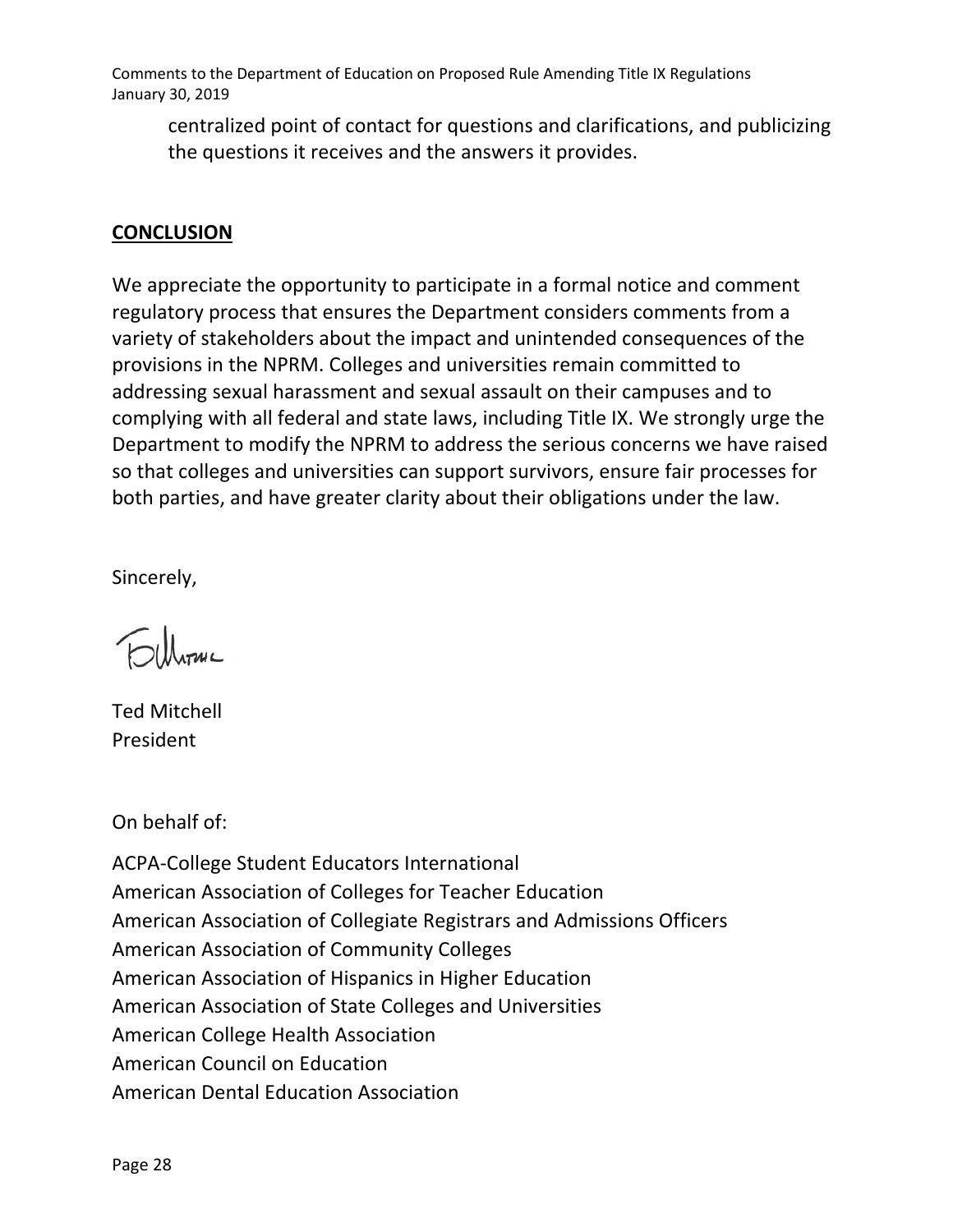American Indian Higher Education Consortium

APPA, Leadership in Educational Facilities

Associated Colleges of the South

Association for Biblical Higher Education

Association of American Colleges and Universities

Association of American Medical Colleges

Association of American Universities

Association of Catholic Colleges and Universities

Association of Chiropractic Colleges

Association of Colleges and Universities of The Church of Jesus Christ of Latter-day Saints

Association of Community College Trustees

Association of Governing Boards of Universities and Colleges

Association of Independent California Colleges and Universities

Association of Independent Colleges and Universities in New Jersey

Association of Independent Colleges and Universities of Pennsylvania

Association of Independent Colleges and Universities of Rhode Island

Association of Independent Kentucky Colleges & Universities

Association of Jesuit Colleges and Universities

Association of Presbyterian Colleges and Universities

Association of Public and Land-grant Universities

Association of Research Libraries

Association of Vermont Independent Colleges

College and University Professional Association for Human Resources

Commission on Independent Colleges and Universities

Conference for Mercy Higher Education

Consortium of Universities of the Washington Metropolitan Area

Council for Advancement and Support of Education

Council for Christian Colleges & Universities

Council for Higher Education Accreditation

Council of Graduate Schools

Council of Independent Colleges

EDUCAUSE

Georgia Independent College Association

Hispanic Association of Colleges and Universities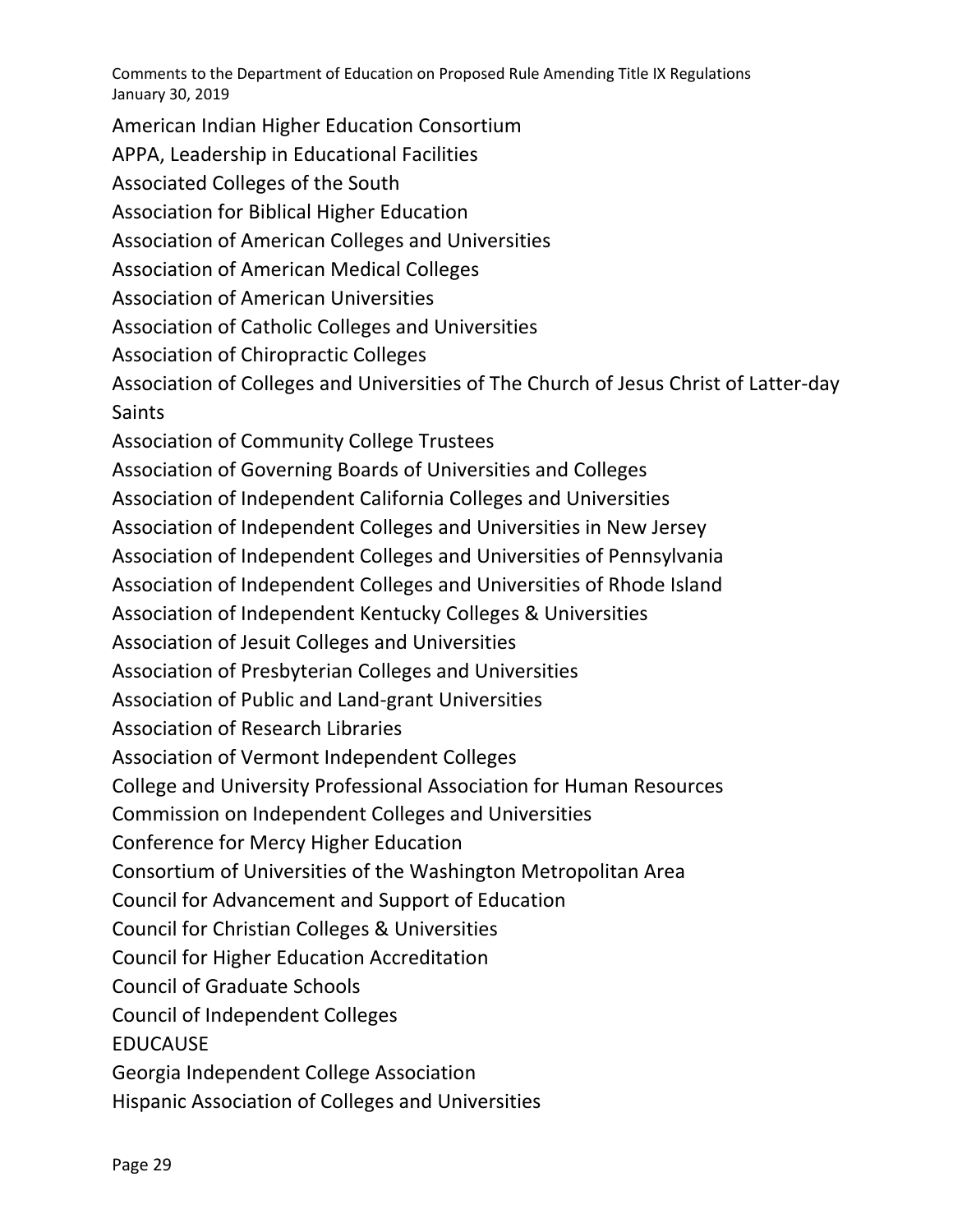Independent Colleges and Universities of Texas, Inc. Independent Colleges of Indiana Independent Colleges of Washington Iowa Association of Independent Colleges and Universities Kansas Independent College Association Maryland Independent College & University Association Michigan Independent Colleges & Universities Minnesota Private College Council NASPA - Student Affairs Administrators in Higher Education National Association for Equal Opportunity in Higher Education National Association of College and University Business Officers National Association of Independent Colleges and Universities National Collegiate Athletic Association North Carolina Independent Colleges and Universities South Carolina Independent Colleges and Universities Tennessee Independent Colleges and Universities Association Transnational Association of Christian Colleges and Schools Wisconsin Association of Independent Colleges and Universities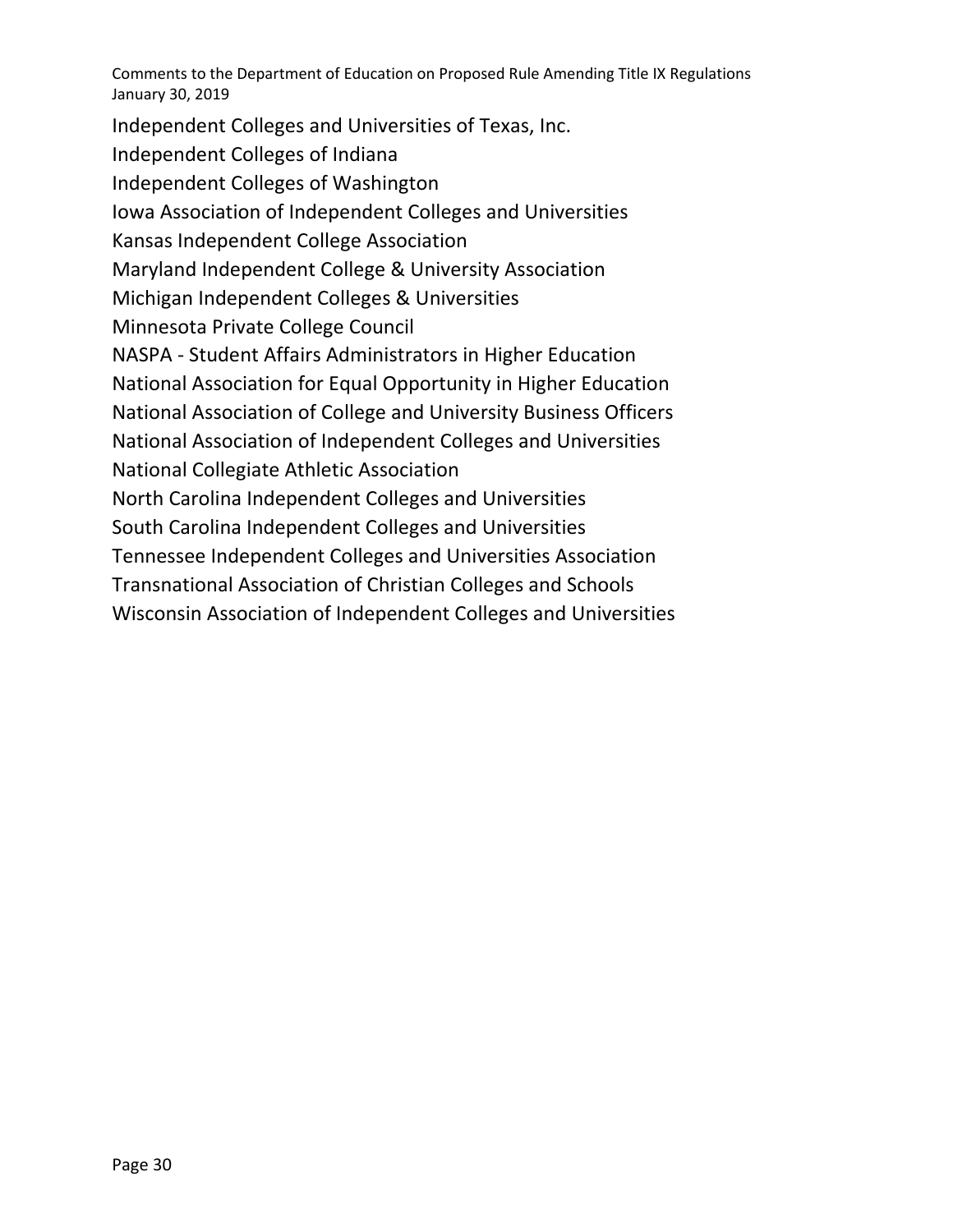#### **APPENDIX 1**

#### **Requirements that would exist if the proposed rule is finalized without further changes[19](#page-30-0)**

Before it learns of any sexual harassment, the institution must:

1. Prominently display its Title IX non-discrimination policy on its website (if any) and in each handbook or catalog that it makes available all student, employees, applicants for admission, unions, and professional organizations.

Once the institution has actual knowledge of an allegation of sexual harassment/assault, it must:

- 2. Offer and provide the survivor with supportive measures. The Title IX Coordinator must coordinate the implementation of supportive measures.
- **3. Follow the procedures outlined in section 106.45 for a formal complaint process (investigation, gathering evidence, live hearing with cross-examination, etc.).**
- **4. If there are multiple complaints about the same individual, the Title IX coordinator must file a formal complaint.**
- **5. While offering/providing supportive measures, inform the claimant in writing about the right to file a formal complaint now or later.**
- **6. Before removing a student from campus for safety reasons, undertake a risk analysis and provide the respondent the opportunity to challenge it.**

The institution's formal grievance procedures must:

- 7. Require an objective evaluation of all relevant evidence, including inculpatory and exculpatory evidence.
- **8. Require that anyone designated as the Title IX Coordinator, investigator, or decision maker not have a conflict of interest or a bias.**
- 9. Train personnel on the definition of sexual harassment and how to conduct an investigation and grievance process including hearings that protect safety, ensure due process, and promote accountability.
- **10. Include a presumption that respondent is not responsible in the notice to the accused.**
- 11. Include reasonably prompt timeframes for the conclusion of the grievance process.
- 12. Describe the range of sanctions and remedies that the institution may implement.
- 13. Describe the standard of evidence to be used.
- **14. Set one evidentiary standard to be used in Title IX cases, either "preponderance of evidence" or "clear and convincing." However, if an institution chooses "preponderance of evidence," it must apply that standard to "conduct code violations that do not involve sexual harassment but carry the same maximum disciplinary sanction."**
- 15. Include procedures and bases for claimant and respondent to appeal, if appeal is an option.

<span id="page-30-0"></span><sup>&</sup>lt;sup>19</sup> Note: Some of these regulations were included in the 2001, 2011, and 2014 Title IX guidance. Many institutions already comply with these regulations, although they did not previously have the force of law. Bolded proposed regulations would be new under the Title IX NPRM.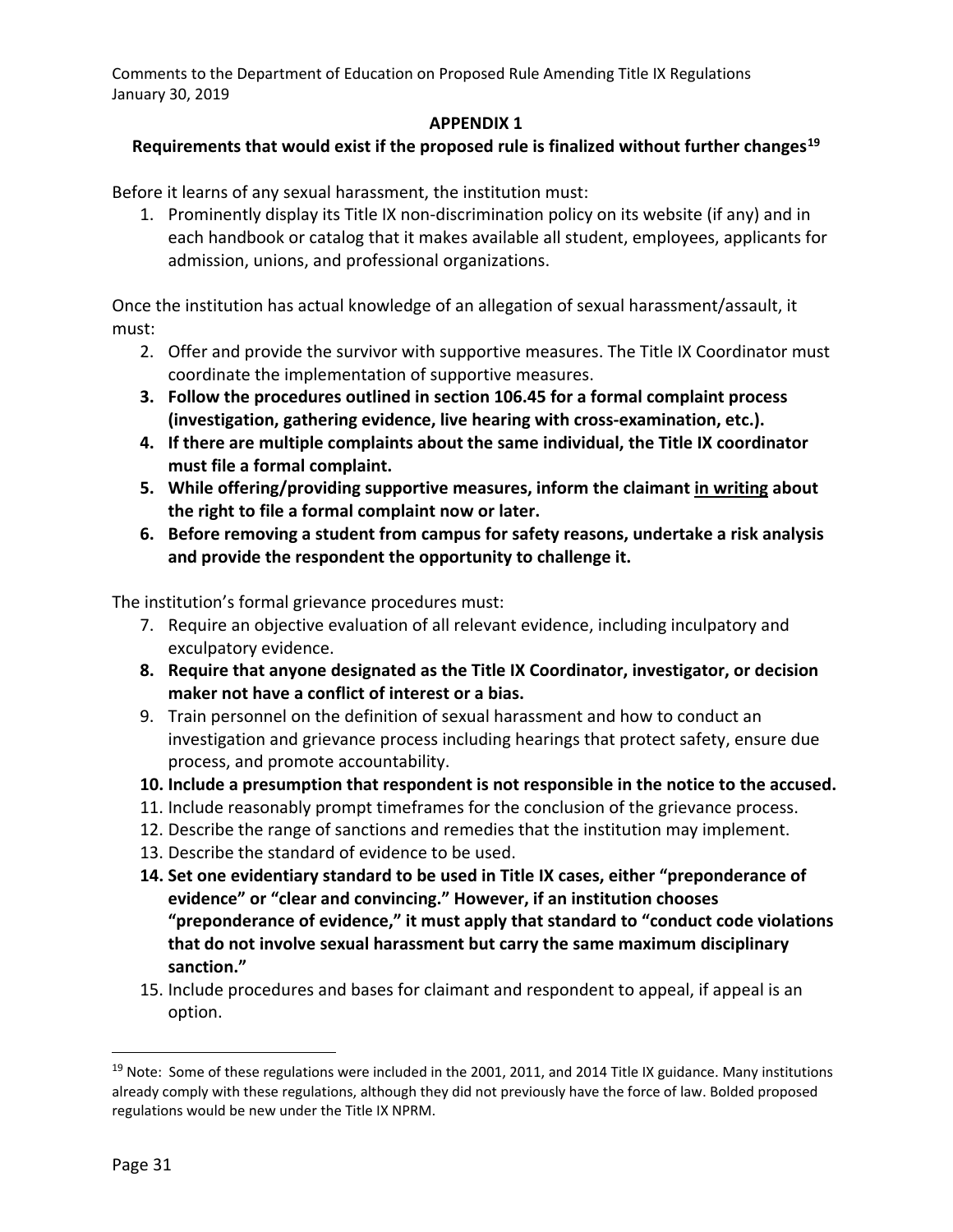16. Describe the range of supportive measures available to claimant and respondent.

Upon receipt of formal complaint, the institution must provide written "notice of allegations" to the parties that includes:

- 17. Notice of the recipient's grievance procedures.
- 18. Notice of the allegations, including the "who, what, where, and when."
- 19. Details sufficient and with sufficient time to prepare a response before any initial interview.
- 20. The specific section of code of conduct violated.
- 21. The conduct allegedly constituting sexual harassment.
- **22. A statement that the respondent is deemed not responsible and that a determination will be made at conclusion of process.**
- **23. Notice informing the parties that they may inspect and review evidence.**
- **24. Notice of any code of conduct provisions that prohibit claimant or respondent from providing false statements or information during a grievance process.**
- 25. Notice requirement is ongoing–must be updated if new allegations arise.

Upon receipt of a formal complaint, the institution's formal grievance procedures must be consistent with the following requirements:

- 26. Ensure, when investigating the allegations, the burden of gathering evidence rests on the institution and not the parties.
- **27. Prohibit the use of a "single investigator" model.**
- 28. Provide equal opportunity for parties to present witnesses and evidence.
- **29. Prohibit any restriction on the ability of parties to discuss or gather evidence.**
- 30. Provide an opportunity for parties to have others present, including being accompanied by advisors of their choice in any meeting or proceeding.
- 31. Provide party written notice of date, time, location, participants of all hearings, investigative interviews, with sufficient time for party to prepare.
- **32. Provide a live hearing.**
- **33. Permit parties to cross-examine one another and witnesses through an advisor.**
- **34. Provide an advisor for a student who does not have one for cross-examination.**
- **35. Provide separate rooms with technology if requested.**
- **36. Exclude statements from a party or witness who refused to sit for cross-examination.**
- **37. Provide equal opportunity for parties to inspect and review "any evidence" obtained as part of the investigation that is "directly related" including evidence upon which that the institution does not intend to rely.**
- **38. Send each party all the evidence in electronic format and give them 10 days to respond before finalizing the investigative report.**
- **39. Create an investigative report that fairly summarizes all the evidence and provide a copy to parties at least 10 days prior to a hearing.**

At the conclusion of the hearing, the decision maker must issue an extensive written report regarding responsibility, which must include:

40. Section of code of conduct violated.